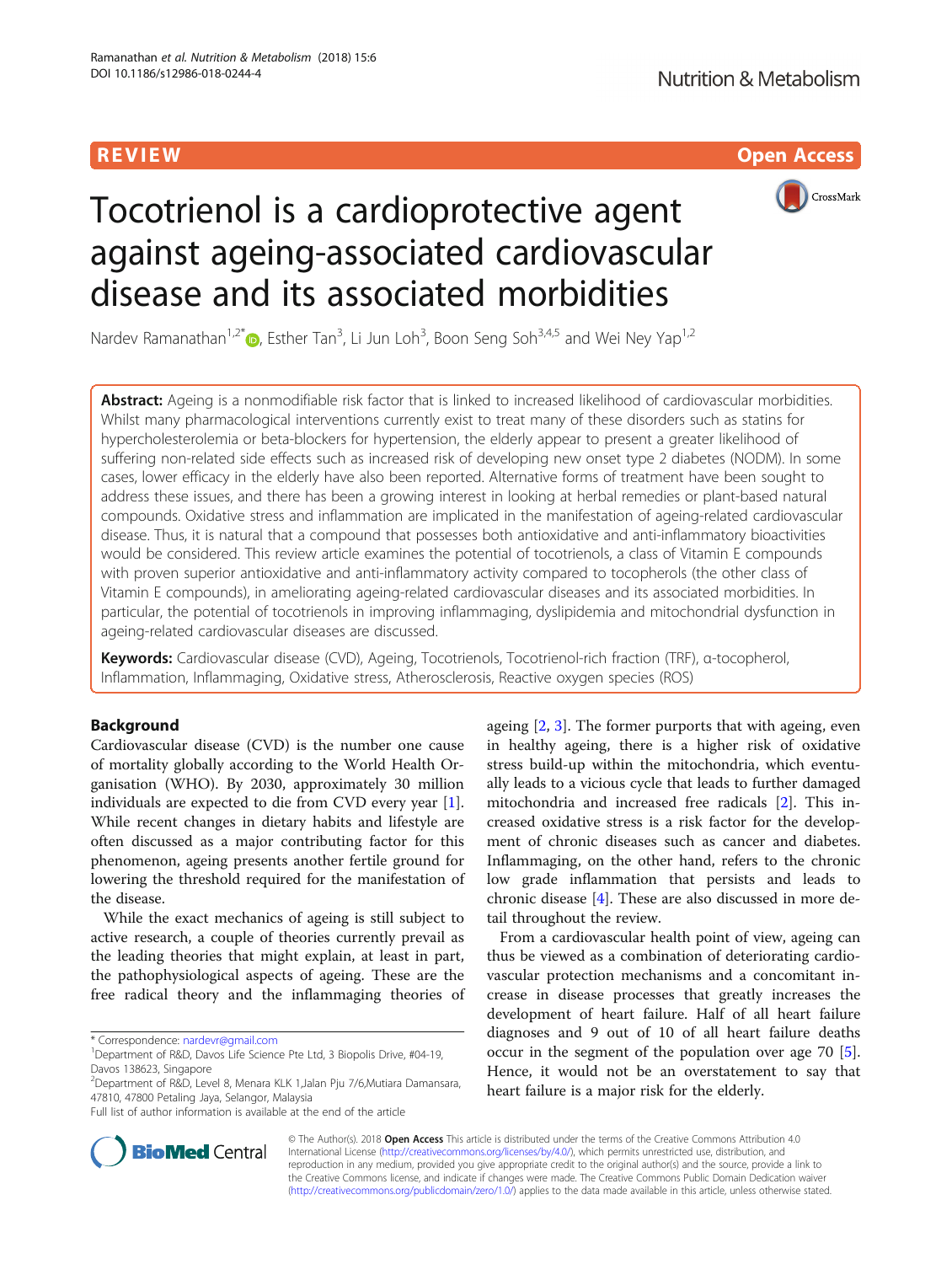<span id="page-1-0"></span>Many pharmaceutical interventions exist such as statins and beta blockers, but, as will be described later, many of these can have adverse events, especially in the elderly, whose physiologies are much more susceptible to certain types of pharmaceutical intervention [\[6](#page-10-0)–[8](#page-10-0)]. There has recently been a growing interest in exploring treatment using naturally occurring compounds. While there has been scepticism about the efficacy of these compounds  $[9-11]$  $[9-11]$  $[9-11]$  $[9-11]$  $[9-11]$ , in often cases, the irregular efficacies reported are due to the complex and inconsistent preparation of these herbal remedies [\[12](#page-10-0)]. With an increased scrutiny on manufacturing and regulatory practices in the nutraceutical industry worldwide, there has been a growing acceptance of nutrition in both consumer healthcare space and clinical settings as a bona fide interventional strategy in combating all types of human disease [\[12](#page-10-0)–[14](#page-10-0)].

In particular, nutritional strategies have been reported to effectively lower the risk of the toxicity caused by reactive oxygen species (ROS) and hence improve in vivo antioxidant status which is important in preventing not just cardiovascular disease but many other human diseases such as cancer, neurodegeneration and diabetes as well [\[15](#page-10-0), [16\]](#page-10-0).

# Tocotrienol

The Vitamin E family consists of tocopherols and tocotrienols, with each of the two groups consisting of 4 different homologues each (α, β, γ and δ). Structurally, tocopherols and tocotrienols share the identical chromanol head and only differ by the degree of saturation of hydrophobic tridecyl chain. Tocopherols have saturated phytyl tails whereas tocotrienols have unsaturated isoprenoid side chain with three double bonds. The isomers differ from each other by the attachment of different Rgroups on the chromanol head (Fig. 1) [\[17\]](#page-10-0).

Vitamin E has traditionally been associated with tocopherols only. Tocopherols were discovered nearly a century ago, in 1922 by Evans and Bishop [[18\]](#page-10-0) and

enjoyed a dominant and lengthy period in the limelight. Tocopherols are found in most vegetable oils, nuts, seeds and whole grains [\[19\]](#page-10-0).

Tocotrienols on the other hand is a more recent discovery. Qureshi and colleagues first differentiated tocotrienols and its properties from tocopherols in 1986 [\[20](#page-10-0)]. In the years that followed, several groups identified palm (Elaeis guineensis) oil as a rich source of tocotrienols Approximately 75% of the Vitamin E from palm oil consists of tocotrienols [\[21\]](#page-10-0). Another source of tocotrienols is found in the bright red seeds of Bixa orellana, from the achiote tree, a plant native to South America. Its seeds contain a unique composition of 90% δtocotrienol and 10% γ-tocotrienol, without any tocopherols in them [\[17](#page-10-0), [22](#page-10-0), [23\]](#page-10-0).

The discovery of more Vitamin E compounds may seem as merely an academic pursuit, especially given the highly similar structural makeup of tocotrienols and tocopherols (Fig. 1). However, the discovery that tocotrienols may possess as much 40–60 times more antioxidative activity than tocopherols captured the attention of many [[24](#page-10-0), [25](#page-10-0)]. Further studies also suggested that tocotrienols also exhibit potent anti-inflammatory properties, a property that is only very weakly, if at all, observed in tocopherols [[26](#page-11-0)–[28](#page-11-0)]. In particular, tocotrienols have been shown to inhibit pathways that involve nuclear factor κB (NF-κB) [\[29](#page-11-0)], Signal transducers and activators 3 (STAT3) [[30\]](#page-11-0) and cyclo-oxygenase 2 (COX-2) [\[31](#page-11-0)], which are critical pathways that trigger pathological inflammatory responses.

As it became clearer that tocotrienols could be a much more bioactive form of Vitamin E compared to tocopherols, much interest in the therapeutic applications of tocotrienols arose. Chandan Sen and colleagues, for example, published many seminal papers on the potency of tocotrienols in being neuroprotective against stroke [[32](#page-11-0)– [35\]](#page-11-0). We and others have shown the potency of the gamma/delta tocotrienol isomers in ameliorating cardiovascular and metabolic disease [\[36](#page-11-0)–[38\]](#page-11-0).

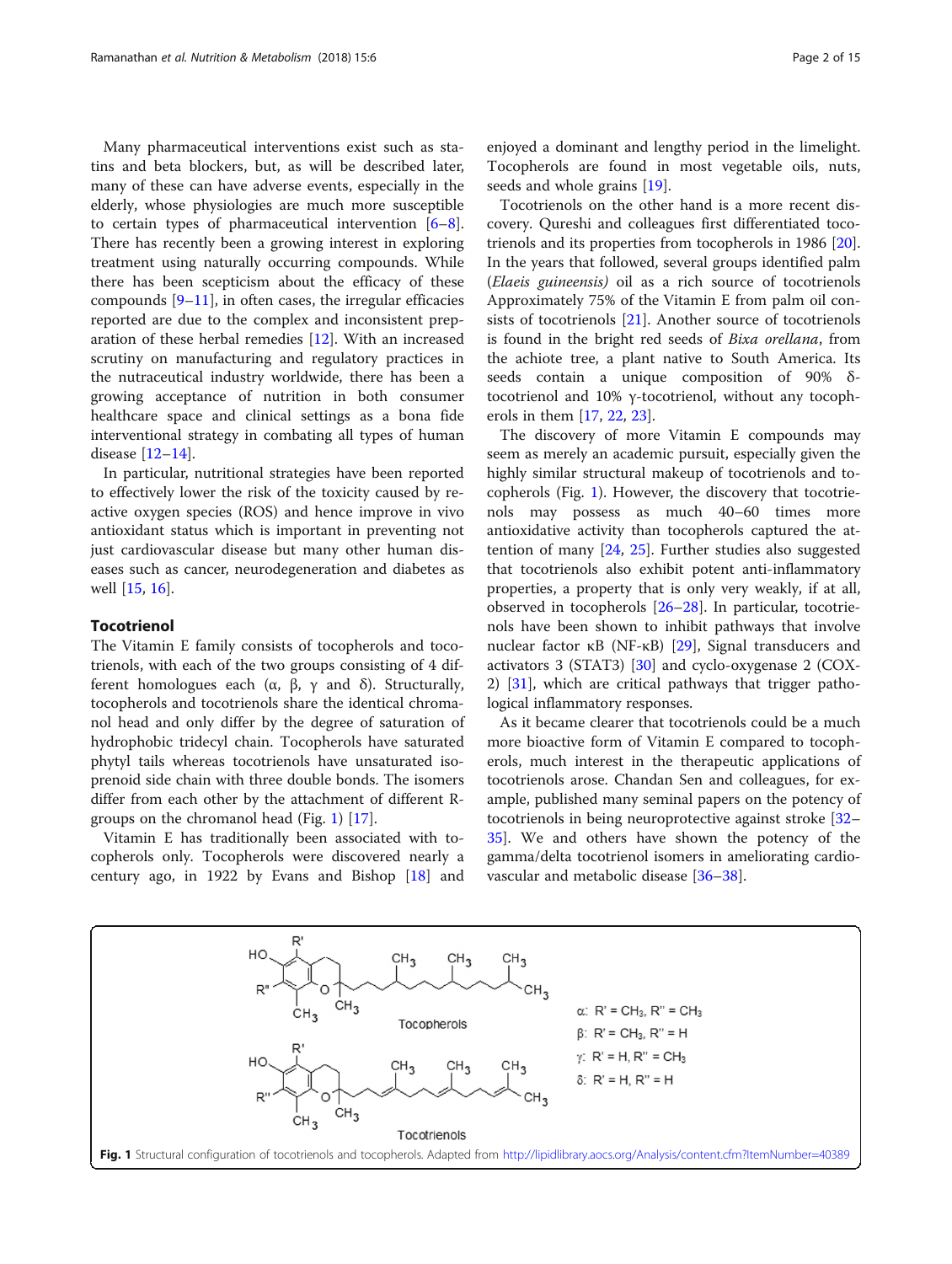Palm tocotrienol-rich fraction (TRF) has been granted the GRAS (Generally Regarded as Safe) status by the US FDA in 2010, indicating that these compounds are safe for human consumption [[39\]](#page-11-0). Clinical trials done in humans at approximately 50–400 mg/day (equivalent to up to 6.7 mg/kg for a 60 kg human) for periods of 2 weeks to 18 months have not been reported to cause adverse effects [\[17\]](#page-10-0), even in the elderly [\[40](#page-11-0)]. Tocotrienols has been shown to be cardioprotective in numerous cell culture, animal model and human studies [[17,](#page-10-0) [38](#page-11-0), [41,](#page-11-0) [42\]](#page-11-0) (Table 1). With the increase in life expectancy of the world population in general, driven by improvements in medical science and healthcare technologies, leading causes of disability-adjusted life years (DALYs) predicted by one study was aging related heart disease [[43\]](#page-11-0). It is thus critical to find ways to remedy cardiovascular ageing with safe and effective interventional strategies. In this review article, we discuss the potential of tocotrienols in combating ageing related cardiovascular diseases.

# Cardiovascular changes that occur with ageing

Most of the major cardiovascular changes that take place during cardiovascular ageing could be categorised into one or more of the following:

- A. Structural changes
- B. Functional changes
- C. Indirect changes

D. Decreased capacity to handle oxidative stress

# A) Structural changes

The most evident structural cardiac change during ageing is the increase in myocardial thickness. An increase in cardiomyocyte size accounts for left ventricular hypertrophy (LVH) during ageing [\[5](#page-10-0)]. It is also worth noting that while ventricular walls thicken as a result of increased cardiomyocyte size, there is actually a decrease in cardiomyocyte cell number, probably due to apoptosis [[44\]](#page-11-0). Since the heart comprises cells that have little regeneration capacity, regardless of the scale of cardiomyocyte loss, the contractile efficiency would be affected [[45\]](#page-11-0).

An additional trigger for ageing LVH is the dilation of the aortic roots as it increases the inertial load in which the heart must pump [\[44,](#page-11-0) [46\]](#page-11-0). Structural change in combination with myocardial thickening, dilation of aortic roots also results in a change in overall heart structure. The aorta dilates rightward, extending into the cavity of the left ventricle, causing a shift from elliptical to a rounded geometry and thus subjecting it to a higher wall stress [[44,](#page-11-0) [47\]](#page-11-0). Overall contractile efficiency will be affected by these structural changes and the widely-used treatment thus far is with anti-hypertensive drugs such as angiotensin receptor blockers (ARBs), β-adrenoceptor antagonists, α-adrenoceptor antagonists, calcium antagonists, angiotensin converting enzyme (ACE) inhibitors and diuretics [[48,](#page-11-0) [49\]](#page-11-0).

Table 1 Summary table listing the clinical studies with tocotrienols in cardiovascular diseases during the period of 1991–2011

| S/<br>N        | Journal title                                                                                                                                                                                                        | References                                                                      |
|----------------|----------------------------------------------------------------------------------------------------------------------------------------------------------------------------------------------------------------------|---------------------------------------------------------------------------------|
|                | Lowering of serum cholesterol in hypercholesterolemic humans by tocotrienols<br>(palmvitee)                                                                                                                          | Qureshi A.A. et al. (1991). American Journal of Clinical<br>Nutrition. [79]     |
| 2              | Effect of a palm-oil-vitamin E concentrate on the serum and lipoprotein lipids<br>in humans <sup>1,3</sup>                                                                                                           | Tan D.T.S. et al. (1991). American Journal of Clinical Nutrition.<br>[17]       |
| 3              | Differential serum responses of tocopherols and tocotrienols during vitamin<br>supplementation in hypercholesterolaemic individuals without change in<br>coronary risk factors                                       | Wahlqvist M.L. et al. (1992). Nutr Res. [84]                                    |
| $\overline{4}$ | Antioxidant effects of tocotrienols in patients with hyperlipidemia and carotid<br>stenosis                                                                                                                          | Tomeo A.C. et al. (1995). Lipids.                                               |
| 5              | Novel tocotrienols of rice bran modulate cardiovascular disease risk parameters<br>of hypercholesterolemic humans.                                                                                                   | Qureshi A.A. et al. (1997). The Journal of Nutritional<br>Biochemistry.         |
| 6              | Synergistic effect of tocotrienol-rich fraction (TRF25) of rice bran and lovastatin<br>on lipid parameters in hypercholesterolemic humans                                                                            | Qureshi A.A. et al. (2001). Journal of Nutritional Biochemistry<br>[79]         |
| 7              | Dose-dependent suppression of serum cholesterol by tocotrienol-rich fraction<br>(TRF25) of rice bran in hypercholesterolemic humans                                                                                  | Qureshi A.A. et al. (2002). Atherosclerosis.                                    |
| 8              | Dose Dependent Elevation of Plasma Tocotrienol Levels and Its Effect on Aterial<br>Compliance, Plasma Total Antioxidant Status, and Lipid Profile in Healthy Humans<br>Supplemented with Tocotrienols Rich Vitamin E | Rasool A.H.G. et al. (2006) Journal of Nutritional Science and<br>Vitaminology. |
| 9              | Gamma Delta Tocotrienols Reduce Hepatic Triglyceride Synthesis and VLDL<br>Secretion                                                                                                                                 | Zaiden N. et al. (2010). Journal of Atherosclerosis and<br>Thrombosis.          |
| 10             | Effect of Mixed-Tocotrienols in Hypercholesterolemic Subjects                                                                                                                                                        | Yuen K.H. et al. (2011). Functional Foods in Health and Disease.<br>[96]        |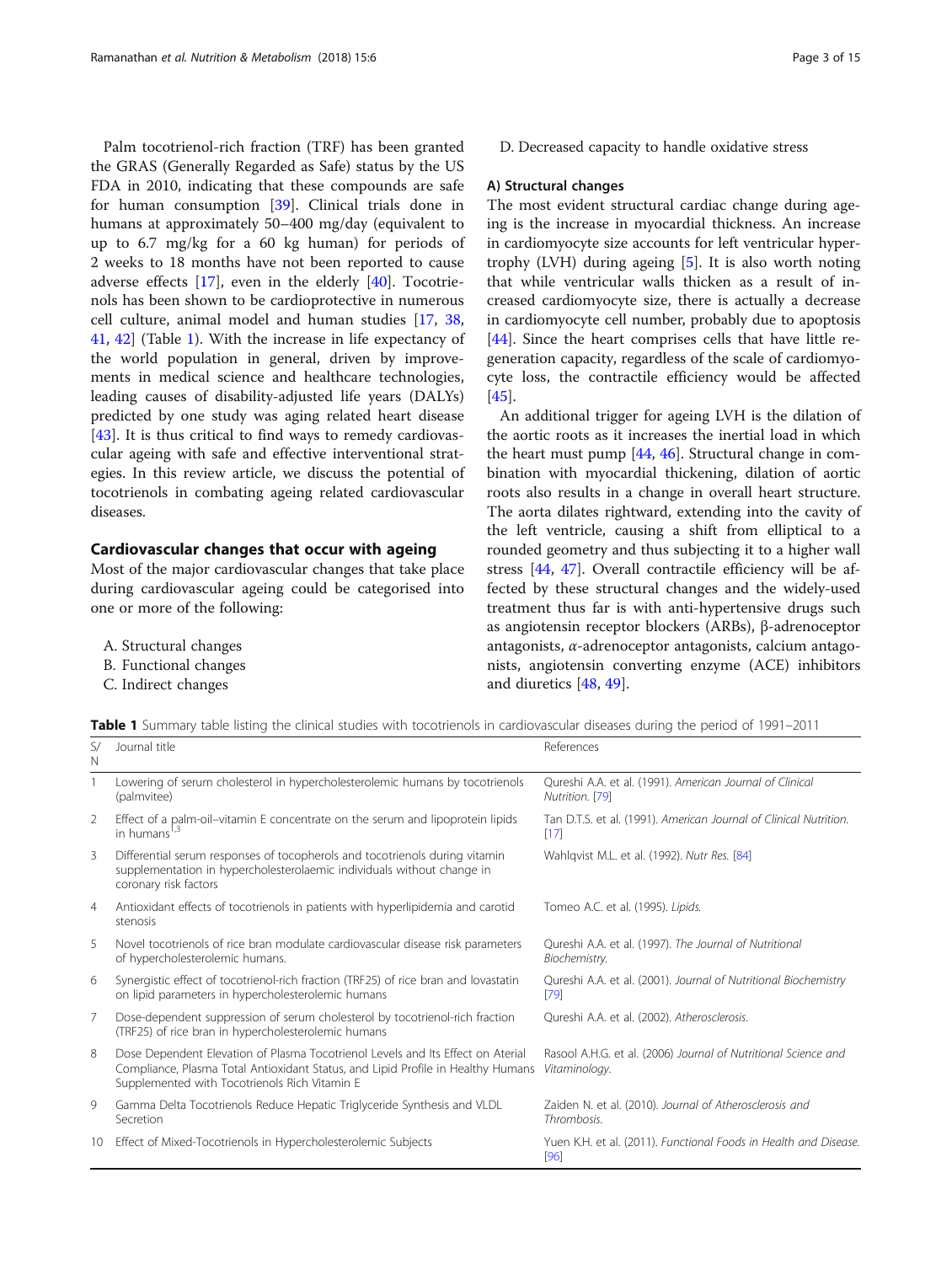Antioxidant therapy has been proposed as a promising intervention that may prevent heart failure [\[50](#page-11-0)]. Vitamin C and E have both been studied, either individually or in combination, in improving arterial compliance and arterial stiffness [\[51](#page-11-0)], which are intricately linked to ventricular hypertrophy [\[52\]](#page-11-0). Rasool et al., found that administration of 100 and 200 mg/day of tocotrienols improved arterial compliance (as assessed by carotid femoral pulse wave velocity (PWV) and augmentation index (AI)) in healthy men [\[53](#page-11-0)]. Rasool et al. also used tocopherols in treating arterial stiffness in postmenopausal women but found that tocopherols did not show a significant improvement [\[54\]](#page-11-0). More studies will be needed with tocotrienols in arterial stiffness and compliance, particularly studies that compare the effects of tocotrienols and tocopherols directly, but these early data indicate that tocotrienols may be a better candidate than tocopherols in improving arterial compliance and stiffness.

As arterial compliance and stiffness are major complications reported in elderly cardiovascular patients, tocotrienols may present a suitable intervention strategy to achieve better clinical outcomes.

# B) Functional changes- inflammaging and immunocardiology

The phenomenon, where low grade inflammation in the absence of other significant medical conditions, as a chronic process that eventually presents a risk factor in the elderly over time has been coined as 'inflammaging' by Claudio Franceschi [[4\]](#page-10-0). There are several postulated mechanisms of inflammaging that could lead to increased susceptibility to CVD. First, an increase in senescent cells due to ageing could alter the secretion profile leading to more proinflammatory cytokines. This phenomenon is not just restricted to the cardiovascular system, but is a global process that affects the whole body.

The PolSenior study conducted in 4979 Eastern Europeans aged ≥65 years, revealed that Interleukin-6 (IL-6) and C-reactive protein (CRP) levels were increased in an age-dependent manner in general. However, patients who did not have a history of CVD, type 2 diabetes, cancer or stroke exhibited a small but significantly lower level of these two markers (IL-6 and CRP) [\[55](#page-11-0)]. CRP levels in particular, appear to be critically linked to the development of cardiovascular diseases [[56\]](#page-11-0). CRP in turn is known to be regulated by IL-6 and tumour necrosis alpha (TNF-α) [\[57](#page-11-0)]. A six-year study by a team at Johns Hopkins University revealed that large and sustained elevation of CRP levels are associated with a very high risk of CVD and mortality [[58\]](#page-11-0).

Tocotrienols have been well established as molecules that can effectively lower blood serum levels of CRP. In fact the CRP lowering activity of tocotrienols have been noted to be higher than that of tocopherol, by at least 20–50% more [[59\]](#page-11-0). This positions tocotrienols as a compound that can combat ageing related CVD via the lowering of CRP levels.

More recently, the myocardium has been scrutinised further from an immunological point of view [[60](#page-11-0)–[63](#page-12-0)]. These new findings have cast a spotlight on the new and emerging field of immunocardiology. New and emerging data indicate that the myocardial and immunological ageing process are intimately linked and intertwined. A study published at the time of writing, by Ramos et al., presented interesting findings in this field. The team utilised targeted cell ablations and cell-transfer methods to demonstrate that  $CD4^+$  T cells from the heart-draining lymph node of aged mice mediates low levels of cardiac inflammation and mild functional impairment even in wild type mice, in the absence of clear tissue damage or infection [\[64\]](#page-12-0). It is unclear from this study, however, what pathways are specifically triggered and which factors are responsible for the detrimental effects seen. This continual presence of T cells within the myocardium presents a further consideration as a disease-modifying factor where cardiovascular disease is concerned, certainly in the elderly.

Tocotrienols can play a role in immunomodulation of T-cell activity by regulating gene expression. Wilankar et al., reported that genes such as concanavalin A and NFκB were increased on short term exposure (4 h) but suppressed in murine lymphocytes upon long term treatment with  $\gamma$ -tocotrienol [[65\]](#page-12-0). These two genes are associated with lymphocyte proliferation and immune activation respectively. This immunomodulation impact may potentially confer benefits in the myocardium by suppressing potentially pathogenic inflammatory activity from these immunologic cells.

## C) Indirect changes

The previous two sections dealt largely with the heart itself. However, this section and the following one will deal more broadly with the cardiovascular system.

# i) Dyslipidemia

Tocotrienols can alleviate hyperlipidemia and hypercholesterolemia, huge risk factors in cardiovascular disease (CVD) risks, through triglyceride (TG) and low density lipoprotein-cholesterol (LDL-C) reduction by up to 25% [[66\]](#page-12-0). Work from our group previously showed the cardiovascular and metabolic health benefits of tocotrienol supplementation in tissue culture systems, rodent models as well as human studies [\[36](#page-11-0), [38](#page-11-0)]. In these studies, tocotrienols reduced the production and transport of TGs in cells, rodents and human thereby reducing TG levels by 28%. Tocotrienols not only lower LDL-C and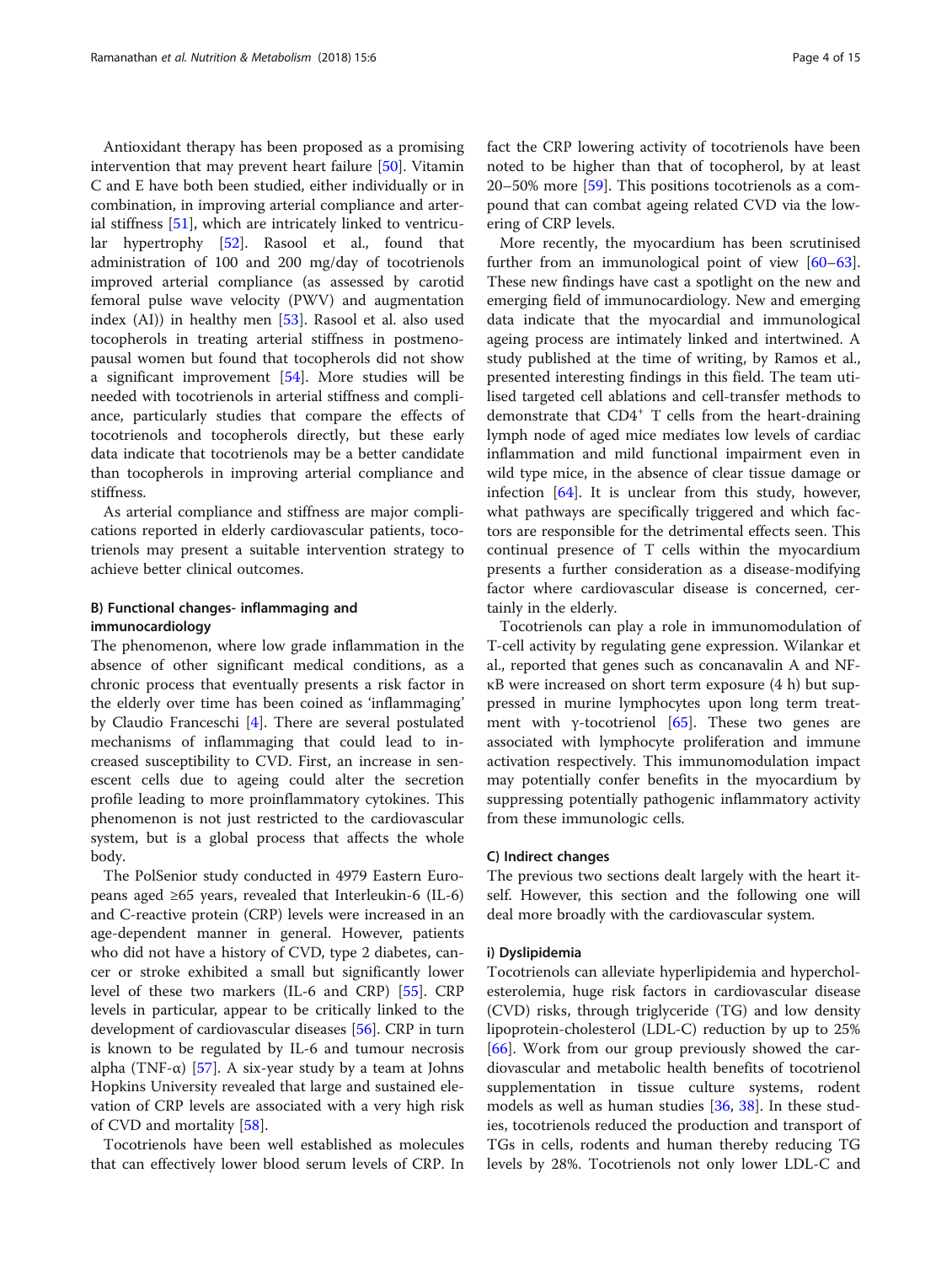TG, but they are also anti-inflammatory and provide multiple points of health benefits to lower CVD risk. There has been speculation that TG synthesis is lowered by modulating lipogenic gene expression based on cellular studies [\[67](#page-12-0)]. However more in vivo and human studies are needed to confirm this observation.

The mechanism for cholesterol reduction, however, has been elucidated to a large degree. Tocotrienols can suppress the production of 3-hydroxy-3-methyl-glutarylcoenzymeA (HMG-CoA reductase), the rate-limiting enzyme essential for cholesterol production [\[68\]](#page-12-0). Currently, statins remain the gold standard for the treatment of hypercholesterolemia. The mechanistic details of statin's cholesterol lowering have been worked out in great details over the years [\[69](#page-12-0)].

Statins mimic the structure of HMG-CoA and poses as a competitive inhibitor, for the HMG-CoA reductase [[70\]](#page-12-0). While statins are considered the gold standard for treating hypercholesterolemia, it isn't without side effects. The incidence of these side effects is low however, but can nevertheless be devastating. The most common complaint is of muscle pain and soreness. In more rare and extreme cases, patients suffer rhabdomyolysis, a lifethreatening damage to the muscles [\[71\]](#page-12-0).

While, efficacious and effective, statins, at higher doses come with unfavourable side effects such as abnormal liver function tests, nerve dysfunction and muscle disease. Statins have been increasingly shown to pose greater risk to the elderly. A longitudinal study done in elderly women in Australia revealed that these women were at greater risk of diabetes when given high doses of statin [[72](#page-12-0)]. Similarly, in South Korea, a population-cased cohort study done there also revealed that a small but significant risk exists of developing new onset diabetes mellitus (NODM) with extended use of statins in the elderly [[73\]](#page-12-0). Thus, while one ailment is treated, the risk for another disease goes higher.

Tocotrienols however poses no risk in developing diabetes mellitus, in fact quite the opposite effect is seen. Due to its strong antioxidant activity, studies done by Ling et al., revealed that tocotrienols can alleviate oxidative stress in the beta-cells of the pancreas [\[74](#page-12-0)], thus improving insulin secretion. Excessive oxidative stress is one mechanism that impairs pancreatic beta-cell health, which in turn impairs glucose-stimulated insulin secretion (GSIS). Additionally, tocotrienols have also been shown to activate the expression of peroxisome proliferator activated receptor γ (PPARγ), a key gene crucial for improving insulin sensitivity [[75\]](#page-12-0). Hence, tocotrienols can also ameliorate diabetes, a metabolic condition, whilst improving cardiovascular associated morbidities.

Statins inhibit cholesterol biosynthesis by acting as a competitive inhibitor of HMG-coA, the native substrate of the enzyme HMG-CoA reductase. Tocotrienols on the other hand inhibits cholesterol biosynthesis by two different and distinct mechanisms (Fig. [2](#page-5-0)):

- 1) Tocotrienols catalyse the dephosphorylation of farnesyl diphosphate to form farnesol due to its farnesyl tail (in comparison tocopherols have a phytyl tail that cannot perform this step) [\[76](#page-12-0)]. The resultant farnesol accelerates the degradation of HMG-CoA reductase [\[76](#page-12-0)], thus depriving the cholesterol biosynthesis pathway of the key rate-limiting enzyme.
- 2) Tocotrienols inhibits HMG-CoA reductase directly, posttranscriptionally, by blocking the translation of the mRNA [[76](#page-12-0), [77\]](#page-12-0).

A number of human trials have been conducted to investigate tocotrienols potential in lowering dyslipdemia, including hypercholesterolemia [[66,](#page-12-0) [78](#page-12-0)–[82](#page-12-0)], and all these studies have demonstrated significant improvement ameliorating the clinical parameters of dyslipidemia tested. There have been also studies that did not observe significant differences in improving dyslipidemia [[83](#page-12-0)– [85\]](#page-12-0), including LDL-C and cholesterol parameters. We however note that in these studies, the subjects were not given a standardised diet or this information was not clear from the study, which could have led to confounding analysis of the resultant data. The inclusion criteria for some of these studies were also too broad, perhaps being another confounding factor. For example, Wahlqvist et al., employed a wide age range (25–75) [\[84](#page-12-0)], whereas it is well established that the basal metabolic rate of different age groups can affect the study outcome [[86,](#page-12-0) [87\]](#page-12-0).

There has been some interest in understanding the combinatorial effect of statin and tocotrienol. A study reported by Qureshi et al. demonstrated that cotreatment with lovastatin and tocotrienols led to a synergistic effect in improving the lipid profile of hypercholesterolemic subjects [\[88](#page-12-0)]. In other studies, combined treatment with tocotrienols and lovastatin have led to a decrease in cell proliferation in human cancer cell lines [[89,](#page-12-0) [90](#page-12-0)]. Nevertheless, with the concerns posed by the intake of statins in the elderly, as discussed, there has been some caution with this approach.

Intriguingly, tocopherols, the more widely available form of Vitamin E, is known to antagonise the ability of tocotrienols to suppress HMG-CoA reductase. When tocopherol is added together with tocotrienols, cholesterol reduction is attenuated in cell culture [[91](#page-12-0)], and animals [[92,](#page-12-0) [93](#page-12-0)]. This antagonistic effect has not yet been unequivocally demonstrated in humans, possibly due to the complexities of interpreting data from the effects of more than one compound.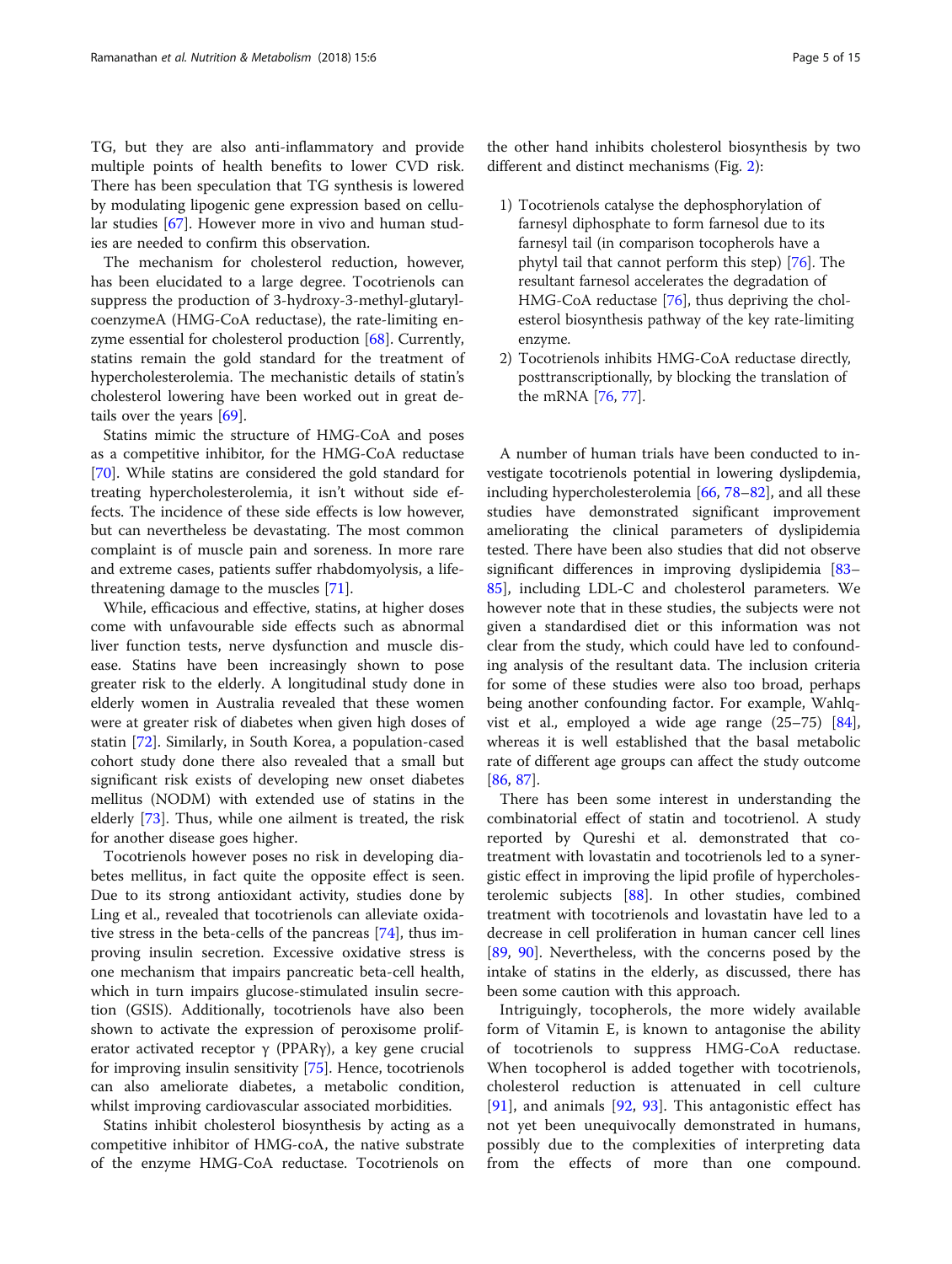<span id="page-5-0"></span>

However, most human studies employing α-tocopherol show no effect in reducing cholesterol or improving clinical dyslipidemia [\[94](#page-12-0)–[96](#page-13-0)].

# Ii) lipid peroxidation and adhesion

Atherosclerosis is now well recognised as a chronic inflammatory disease. This disease is characterised by the accumulation of various species of lipids and inflammatory cells (which eventually form foam cells) in the arterial walls [\[97\]](#page-13-0). Endothelial injury and dysfunction are fundamental stimuli responsible for the formation of atherosclerotic plaque, and vascular wall inflammation is the key factor in the aetiology of atherosclerosis [[98\]](#page-13-0).

Oxidised LDL (ox-LDL) is a critical factor in the pathophysiology of atheromatous plaque, and this occurs due to lipid peroxidation by reactive oxygen species (ROS) (discussed more in Section D). Ox-LDL is preferentially taken up by macrophages via the scavenger receptors on these cells. This is done via non-LDL receptor pathway and as such it is unregulated and has no saturation point, allowing as much of these

radicalised particles to enter the macrophages. Ultimately the macrophages convert to foam cells, which is a key turning point in the pathogenesis of atherosclerosis [[25,](#page-10-0) [97](#page-13-0)–[99\]](#page-13-0). Atherosclerosis-related clinical complications include coronary artery disease (CAD), stroke and other peripheral vascular diseases. CAD is one of the biggest killers in most developed and developing nations today [\[100\]](#page-13-0).

Dietary tocotrienols have been shown to have a preventive role in the development of atherosclerosis in both animal models and humans [[17\]](#page-10-0). α-tocotrienol, for an instance, has been shown to be 40 times more effective than α-tocopherol in providing protection to rat liver microsomal membranes from oxidative stress and damage  $[101]$  $[101]$ .  $\alpha$ -tocotrienol was also found to show higher peroxyl radical scavenging potential than α-tocopherol in liposomal membranes [[24\]](#page-10-0). More recently, however, δ-tocotrienol is becoming regarded as the homologue with strongest activity amongst tocotrienols where lipid peroxidation inhibition is concerned [[102\]](#page-13-0).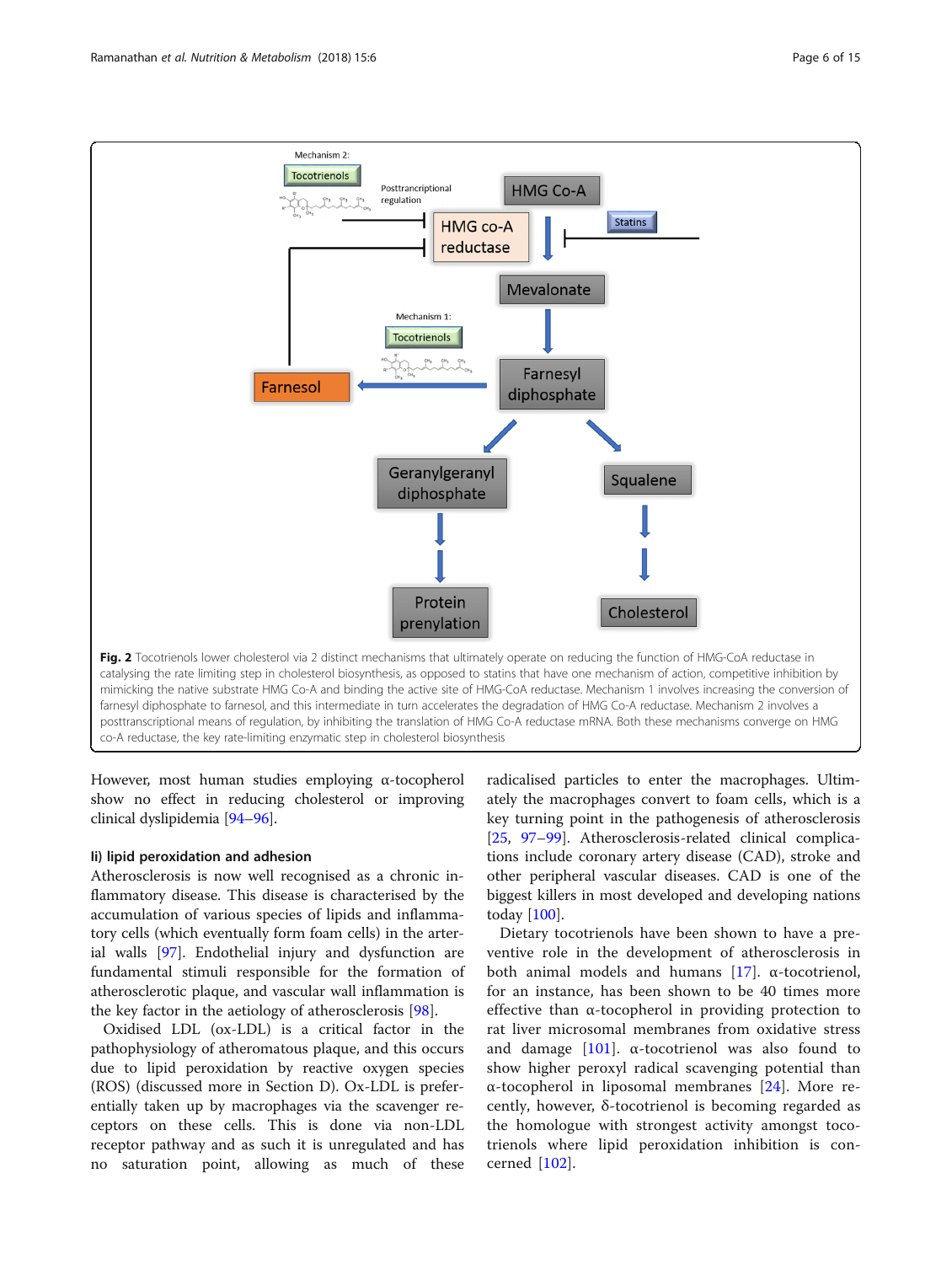In humans, tocotrienols are reported to lower the stimulated endothelial cell expression of adhesion molecules (sVCAM-1, sICAM-1 AND e-selectin) by preventing the activation of NF-κB. By so doing, monocyteendothelial cell adhesion is also decreased, and this correlation was seen to operate in a dose-dependent manner [\[103](#page-13-0)]. These findings have been also reproduced and expanded upon by other researchers [[104,](#page-13-0) [105](#page-13-0)]. Similar to what was seen in the rodent studies earlier, δtocotrienol shown to be the most robust inhibitory effect on inhibiting the expression of sVCAM-1 in both these studies.

In recent times, and as alluded to when discussing dyslipidemia earlier, tocotrienols have been shown to be important in activating PPAR family of nuclear receptors, namely PPARα, PPARγ and PPARδ [\[75\]](#page-12-0). A diet rich in palm-derived TRF was found to reduce atherosclerosis development in ApoE−/<sup>−</sup> mice through peroxisome proliferator activated receptor (PPAR) target gene liver X receptor alpha (LXRα) as well as other downstream target genes such as apolipoproteins and cholesterol transporters [[106\]](#page-13-0). This suggests that another important aspect of tocotrienol activity in preventing atherosclerosis is by modulating PPAR activity. The mechanistic details as to how this is achieved is still a subject of intense research as at the time of writing.

In summary, tocotrienols may confer antiatherosclerotic in a multi-pronged fashion, by not just being antioxidative and anti-inflammatory, but also in modulating the expression of important proteins are vital in the development of atherosclerosis, particularly in the elderly.

# Iii) hypertension

Arterial hypertension, or more commonly referred to as high 'blood pressure' (BP), is defined as systolic BP of greater than 140 mmHG or diastolic BP greater than 90 mmHG [\[107\]](#page-13-0). Ageing is linked to functional, structural and mechanical changes in arteries that closely resemble the vascular changes observed in the pathogenesis of hypertension [\[108](#page-13-0)]. There is now almost irrefutable evidence from a huge number of clinical trials that lowering hypertension can reduce the incidence of myocardial infarction [\[109](#page-13-0)].

A number of treatments exist in lowering systolic or diastolic BP. Most well-known of these are perhaps the 'beta-blockers', so-called because they block the betaadrenergic receptors, thus leading to endothelium relaxation and lowering of BP [\[110](#page-13-0)]. Over the years, betablockers have proven to be efficacious in several other indications as well, most notably anxiety [\[111](#page-13-0)]. However, there have been a number of adverse events reported with the use of beta-blockers. Studies done with the elderly, in particular, report increased number of adverse

events [[112](#page-13-0)], and also more limited efficacy in addressing hypertension and cardiovascular-associated morbidities [\[113](#page-13-0)].

In addressing the above concerns, alternative and more recent medications have been used for the elderly. These include angiotensin receptor blockers (ARB), angiotensin converting enzyme (ACE) inhibitors and calcium channel blockers (CCB's) [[112](#page-13-0), [114](#page-13-0), [115\]](#page-13-0). Comparative studies done with ARB's, ACE inhibitors and CCBs versus beta-blockers indeed show greater efficacy and reduced adverse events. [\[116](#page-13-0)–[118\]](#page-13-0) . For example, Kuti et al., reported reduced odds of developing new onset type 2 diabetes with CCBs compared to betablockers [[119](#page-13-0)]. However, side effects such as dizziness and edema are also reported with some of these new medications [[120\]](#page-13-0).

Several studies in recent times have also reported the benefits of dietary antioxidants in reducing BP. Notable of these, is the 'Dietary Approaches to Stop Hypertension (DASH) study  $[121]$  $[121]$  $[121]$ , which is a multicentre, randomized, controlled-feeding trial where various combination of food items in lowering BP were studied. Diets rich in antioxidant Vitamin C (266 mg/day compared to 133 mg/day in the control group) was found to lower BP by 5.5/3.0 mmHG (systole/diastolic) in a subpopulation with moderately high BP and 11.5/3.0 mmHG in a subpopulation with clinical hypertension. The DASH study however doesn't investigate the effect of a single nutrient, thus not allowing us to narrow down to the exact causative factor(s) of the observed improvement in hypertension. Since the DASH study however, more studies focussing on individual antioxidant nutrients have been conducted which includes tocotrienols [[107](#page-13-0)].

Studies involving the role of tocotrienols in hypertension are currently limited to animal models, but the resulting data appear promising. Muharis et al., reported that palm-derived TRF may potentially improve vascular endothelial function in hypertension by improving endothelium relaxation in rat aortae  $[122]$  $[122]$ . Another study by Ali and Woodman, also done using palm-derived TRF, reported that TRF is better than pure tocotrienols at improving endothelium-dependent relaxation in rat aortae, suggesting that the combined effect of tocotrienols and α-tocopherol are both important in bringing about the improvement seen in the endothelium [\[23](#page-10-0)]. A follow-up study by the same team, using a similar setup as previously, but this time incorporating a high-fat diet, reported a similar improvement in endotheliumdependent relaxation, when given TRF [[123](#page-13-0)]. Thus, palm-derived TRF, could provide a unique therapeutic opportunity for the elderly, by preventing the potential adverse effects seen with stronger pharmacological agents as described earlier. Ultimately, human studies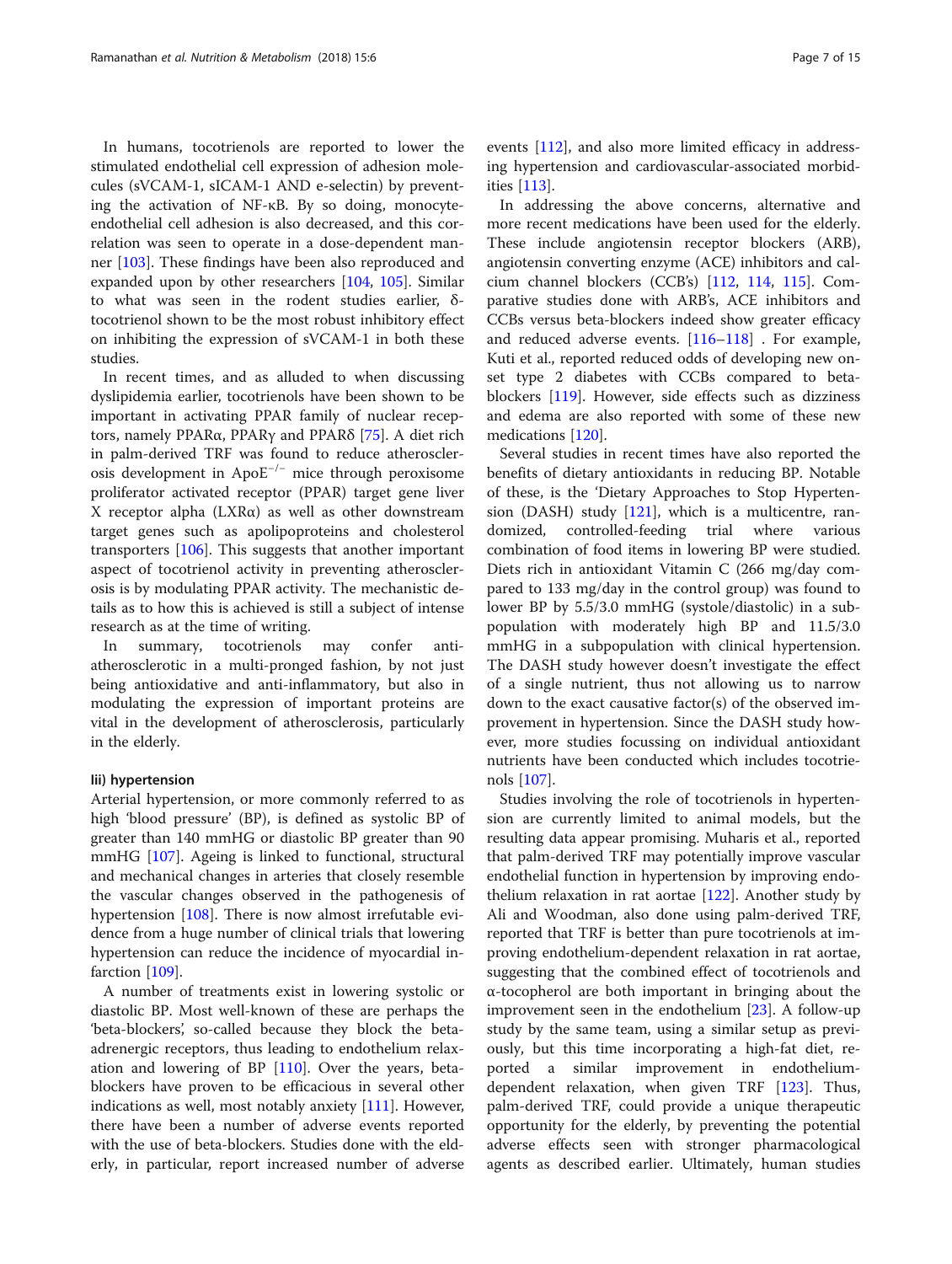will need to be conducted to confirm these beneficial effects in improving hypertension. However, these preclinical data do provide a strong basis to conduct further investigation in humans.

# D) Decreased capacity to handle oxidative stress – Mitochondrial dysfunction

Reactive oxygen species (ROS) and reactive nitrogen species (RNS) have been firmly established as both potentially harmful, but also potentially beneficial as signalling molecules in certain instances [\[124](#page-13-0)–[127\]](#page-13-0). Both ROS and RNS are normally generated by tightly regulated enzymes such as nitric oxide synthase (NOS) and nicotinamide adenine dinucleotide phosphate (NADPH) oxidase. The mitochondrial electron transport chain is another source for the generation of ROS/RNS. The chronic overproduction of ROS/RNS, a phenomenon often linked with ageing [\[128\]](#page-14-0), can be damaging to various parts of cell and tissue components, especially since it directly damages the important biomolecules key to sustaining life, such as lipid (lipid peroxidation), proteins and even DNA [\[126,](#page-13-0) [128,](#page-14-0) [129](#page-14-0)].

Harman proposed the free radical theory of ageing in the 1950s and this was later expanded in the 1970s to reflect the role of the mitochondria in the generation of ROS/RNS [\[128\]](#page-14-0). In a nutshell, this theory states that the ageing process is known to accelerate the overproduction of these species, leading to an increased oxidative burden that needs to be cleared by the body. The longer these ROS/RNS species occupy the system without being cleared, the higher the likelihood of them causing harm to the body. In the heart, the decline in function in the mitochondrial respiratory chain complexes, particularly complexes I and IV have been identified as one of the major reason for this [[130\]](#page-14-0).

This deterioration in mitochondrial energetics and function, leading to mitochondrial dysfunction, is gaining recognition as a major determinant in ageing-related cardiovascular disease [[131\]](#page-14-0). A similar type of mitochondrial dysfunction is seen in radiation-induced heart disease (RIHD). In RIHD, exposure to radiation (such as in radiotherapy) leads to an increase in membrane permeability and subsequently impaired functionality of the respiratory chain complexes. One study by Sridharan et al., demonstrated the efficacy of TRF in ameliorating mitochondrial dysfunction by sustaining succinatedriven mitochondrial respiration. It is likely that these benefits could be conferred to the elderly afflicted with cardiac disease, particularly if the pathological state can be linked to mitochondrial dysfunction.

# i) Myocardial ischemia & heart failure

Ischemic heart disease (IHD) is a common form of cardiovascular disease that ultimately results in myocardial infarction. Myocardial ischemia results from a disruption in the coronary blood supply, and the majority of this is attributed to atherosclerosis. But, apart from atherosclerosis, oxidative stress in itself plays an important role in the pathogenesis of IHD [[130](#page-14-0), [132](#page-14-0)].

In post-ischemic myocardium, increased levels of ROS are also generated in the cardiomyocytes, endothelial cells, and infiltrating neutrophils. These in turn carve the path towards cellular dysfunction and necrosis. Substantial evidence exists to support the role of oxidative stress as one of the major aetiologies for myocardial injury [\[97](#page-13-0), [127](#page-13-0), [128,](#page-14-0) [131](#page-14-0)]. Besides, oxidative stress it thought to cause the occurrence of cardiac events after reperfusion therapy in acute coronary syndrome (ACS) [[133\]](#page-14-0). Feng et al. demonstrated the correlation between increased oxidative stress marker plasma advanced oxidation protein products (AOPP) concentration and increased incidence of major cardiac events in patients treated with percutaneous coronary intervention for STsegment elevation myocardial infarction during a sixmonth follow up [\[134](#page-14-0)]. In addition, Hokamaki et al. also showed that patients with high thioredoxin levels suffered from a more frequent recurrent angina attack as compared to patients with low thioredoxin levels after treatment of unstable angina [\[135\]](#page-14-0). Apart from that, studies have also revealed that there is a correlation among oxidative stress, ventricular remodelling and progressive dilatation leading to end-stage heart failure. Indeed, increased levels of oxidative stress biomarker such as malondialdehyde, lipid peroxidases, glutathione peroxidase, thioredoxin or superoxide dismutase have been shown to be associated with heart failure both acute and chronic conditions [[136](#page-14-0)–[138](#page-14-0)]. Additionally, these conditions are made worse by nitrate therapy, used widely in the treatment of both coronary artery disease and congestive heart failure. Apart from rapid development of nitrate tolerance, Munzel et al., reported that in vivo nitrate use can lead to the generation of superoxide anions from the endothelium [\[139](#page-14-0)]. Fan et al., conducted a clinical trial to investigate the effects of nitrate therapy and confirmed the significant increase of ROS/RNS in the elderly compared to younger patients [[128\]](#page-14-0).

The superior free radical scavenging activity demonstrated by tocotrienols, should lead to a considerable attenuation in oxidative stress-induced IHD as well as post-ischemic myocardial therapy. Studies conducted by a couple of groups have postulated that the cardioprotective value from tocotrienols may stem from their ability to stabilise proteasomes [[140](#page-14-0), [141\]](#page-14-0). Proteasomes become destabilised after ischemia [\[141,](#page-14-0) [142\]](#page-14-0). The ability to stabilise proteasomes after an ischemic episode allows a better balance between survival and apoptotic signals, improving myocardial health.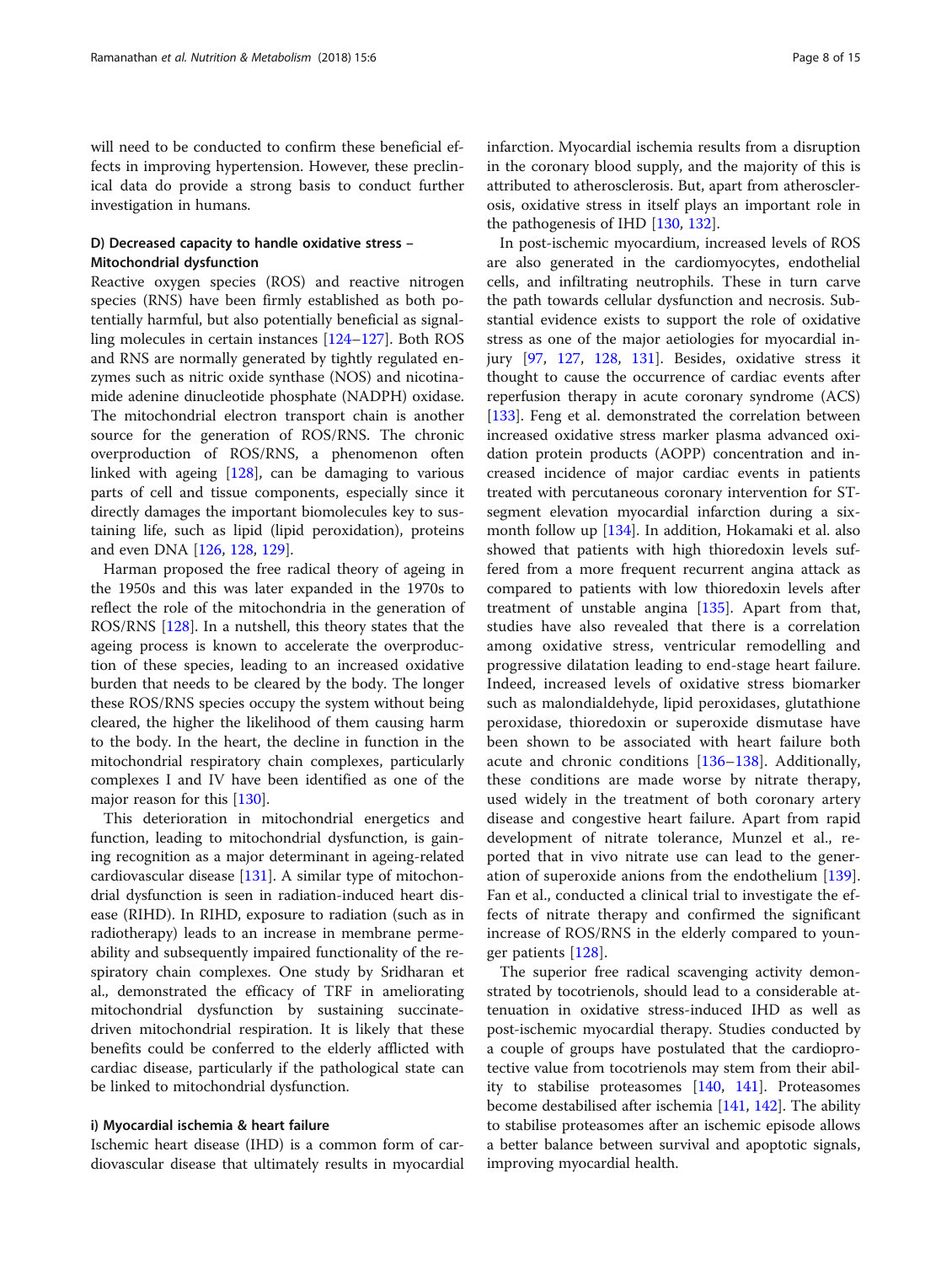# Ii) atrial fibrillation

Atrial fibrillation (AF) is the most frequent postoperative complication after cardiac surgery afflicting the elderly. The prevalence rate of AF can range from 25% for coronary artery bypass surgery to 65% for in-valve replacement procedures. Postoperative AF after cardiac surgery not only doubles the morbidity rate but can increase mortality as well. Oxidative stress has been implicated in the pathogenesis of AF [\[143\]](#page-14-0), and naturally antioxidant therapy has been suggested as an intervention strategy.

Interestingly, both Vitamin C and Vitamin E (tocopherols), have been investigated and proposed as a suitable prophylactic agent for addressing AF in numerous studies [\[143](#page-14-0)–[146\]](#page-14-0). In particular, a meta-analysis conducted by Hemila and Suonsyrja found that of the 15 trials that used Vitamin C as a prophylactic treatment, AF risk was reduced by 27% on average, although the study also did report a huge heterogeneity in the way these 15 studies were conducted [[145\]](#page-14-0).

A recent study investigated if serum Vitamin E (tocopherol) level was related to AF recurrence in patients undergoing electrical cardioversion (EC) [[147](#page-14-0)]. One hundred and forty-four consecutive patients who underwent successful EC were prospectively enrolled and followed for 3 months. It was indicated that low serum Vitamin E level was an independent predictor for AF recurrence.

Another study by Rodrigo and colleagues even postulated, based on their data, that Vitamin C therapy, in combination with omega-3 polyunsaturated fatty acid (PUFA), could become more efficacious with ageing when treating AF [[144\]](#page-14-0). Given what is known about the potent antioxidant activity, compared to Vitamin C and tocopherols, tocotrienols could potentially further reduce the risk in AF, and presents a unique and novel method for addressing postoperative AF.

To our knowledge, no study examining the effect of tocotrienols have been conducted to date. Given these interesting findings with regards to antioxidant therapy, it is likely that tocotrienols could emerge as a potential candidate for treating AF based on its antioxidative profile.

# Conclusion

Whilst numerous reviews extolling the benefits of tocotrienols in cardiovascular diseases have been written, we chose to focus our review on a more specific subset of cardiovascular disease, namely ageing-related cardiovascular diseases (Fig. 3). With the advent of modern medicine and the technologies that accompany it, we have managed to prolong our lifespans and age gracefully.

Whilst prolonging our mortality has been a great achievement for mankind in medical science, we still grapple with some of the consequences of ageing, and cardiovascular-associated morbidities are one of them [[148\]](#page-14-0). The ageing process is also one that is mired with increased oxidative stresses and inflammation. Pharmacological agents in the form of synthetic entities, exist to treat these ailments or its symptoms, but there can often be harsh side effects, which are often made worse in the elderly. As a result, there is an increasing interest in turning to compounds that exist naturally in nature and to harness their potential for clinical interventional strategies.

Apart from tocotrienols, two other compounds that are gaining interest in this field is curcumin and resveratrol. These two examples fall under the family of polyphenols. Significant research has demonstrated the antioxidant and anti-inflammatory effects of curcumin [[149\]](#page-14-0) and resveratrol [[150\]](#page-14-0), in the treatment of cardiovascular diseases The polyphenol, curcumin, is the active component of turmeric, a common Indian spice, derived

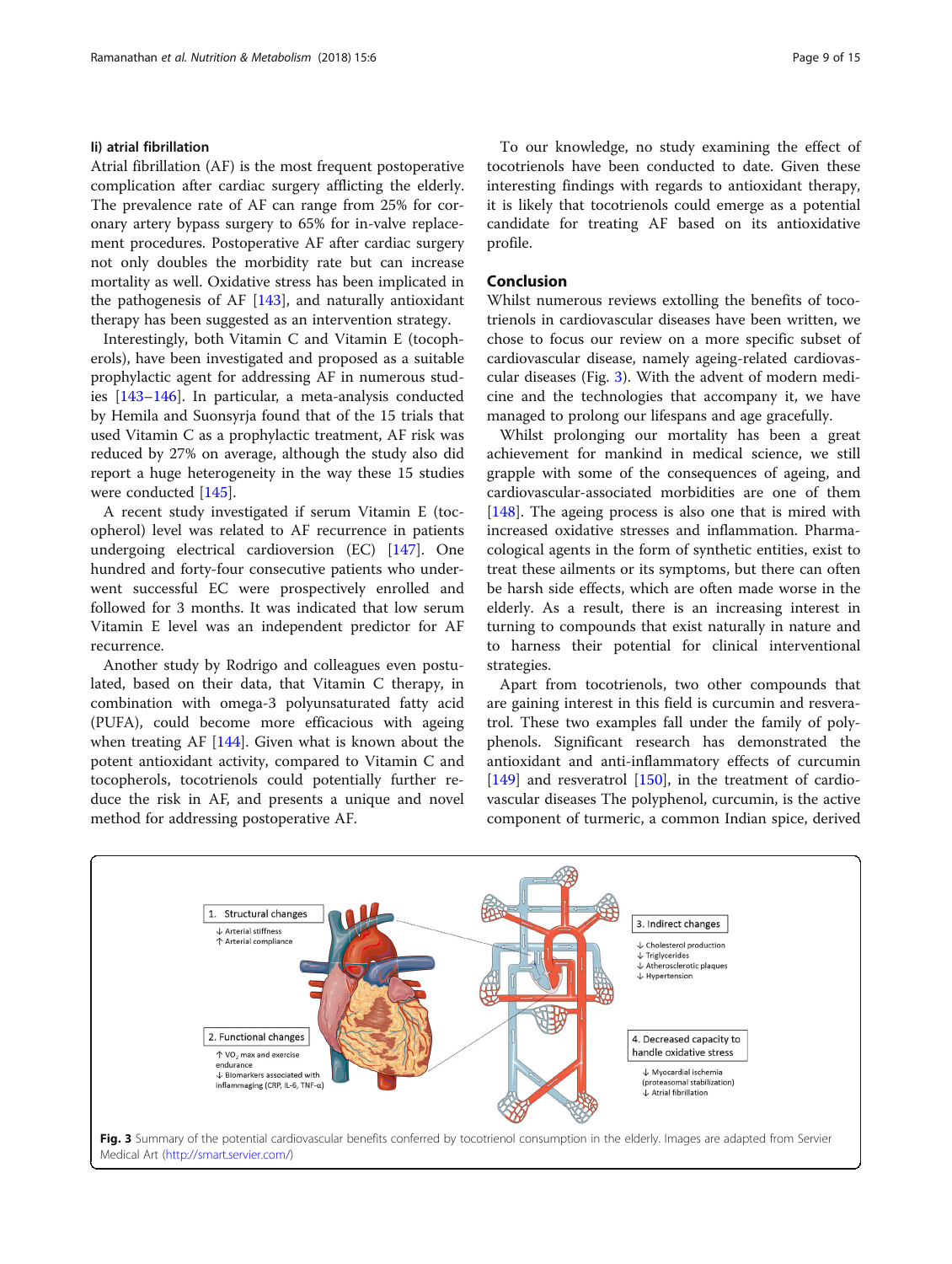from the rhizome of the Curcuma longa plant. Curcumin is the most abundant constituent of turmeric; comprising approximately 2%–5% of the compound [[151\]](#page-14-0). Curcumin has been particularly noted in its ability to suppress inflammation by regulating multiple cytokines such as beta-site APP-cleaving enzyme (BACE-1), C-reactive protein (CRP) and MMPs, TNFα and NF-κB [[151\]](#page-14-0). It has additionally been suggested that curcumin may modulate hypertrophy in the aging heart by inhibiting the Adenoviral transcription co-activator, p30 [[149\]](#page-14-0). Interestingly, α-tocopherol levels were found to be greater with curcumin supplementation indicating the enhancement of endogenous antioxidant mechanisms. Despite the strong evidence, curcumin suffers from a poor bioavailability as evidenced in clinical trials [[152\]](#page-14-0). Resveratrol has been extensively researched for its ability to modulate determinants that are linked with increased cardiovascular risk, in particular by stimulating the activity of sirtuins, particularly SIRT1, a histone deacetylase. Resveratrol is also a COX1 inhibitor which translates to reduced endothelial inflammation [[153\]](#page-14-0). Elevated levels of resveratrol mimic caloric restriction in older adults, and the cardiovascular benefits of these are well documented. However, there is also evidence to show that in certain circumstances polyphenols such as resveratrol can bind and form complexes with proteins and minerals, thus impairing its efficacy. Thus, it is worth considering other potential alternatives such as tocotrienols.

Tocotrienols have been receiving a great deal of attention over the last 3 decades, especially with the discovery of its potential to ameliorate a wide range of disease conditions, due its superior antioxidant and antiinflammatory activity.

It might perhaps be surprising as to how such a potent compound with enormous potential has not been hugely exploited yet. As mentioned earlier, apart from being a recent discovery, tocotrienols present a challenge in its pharmacokinetic and pharmacodynamic profile. From Fig. [1](#page-1-0), one could see why this is the case. Tocotrienols present 3 C-C double bonds in their phytyl tail, as opposed to tocopherols, that have completely saturated C-C bonds. This makes tocotrienols much more hydrophobic or lipophilic, than its counterpart tocopherol, and subsequently a challenge to deliver orally. Nevertheless, there has been noteworthy progress in these areas. Self-emulsifying drug delivery systems (SEDDS), which employ a clever composition of isotropic mixtures of oils, surfactants, solvents and co-solvents/surfactants is one major strategy employed in devising formulations in order to improve the oral absorption of highly lipophilic natural compounds [[154](#page-14-0)–[156\]](#page-14-0).

There have also been concerns about the potential side effect that tocotrienols could present in humans. It has been shown that tocotrienols exhibit lower  $IC_{50}$  concentration than tocopherols for the same concentration. However, up to date, there have been no serious adverse events reported in humans in all the human trials reported so far in the literature or on Clinicaltrials.gov. One study by Springett et al., performed dose-escalation studies of up to 3200 mg of pure delta-tocotrienol [[157](#page-14-0)], which is one of the highest used in the literature to our knowledge. At this level, 2 patients reported diarrhoea. However, 3.2 g per day is not a feasible amount to consume daily from a practical point of view.

There have also been some concerns raised in recent times, if a highly potent anti-inflammatory compound might be so potent as to suppress even the normal immune functions of the body. After all, inflammation is a natural response of the human body to combat infection and other potentially injurious agents to our system. The possible side effects of anti-inflammatory agents to the host defence in a recent review in Cell [[158\]](#page-14-0). Most of what was discussed however involved pharmaceutical drug compounds. Most, if not all, of these drug compounds are synthesised in the laboratory whereas nutraceutical compounds such as tocotrienols come from nature and have co-evolved with humans and other organisms over the course of time [[159,](#page-14-0) [160\]](#page-14-0). Humans have in fact been consuming tocopherols and tocotrienols (albeit as a mixture with other nutrients and at much lower levels) from food products such as barley and rice for thousands of years. Thus, the human body have had a long time to adapt to tocotrienols and it is unlikely any major compromise would occur in the host defence. While no major side effects have been described with the use of tocotrienols, as mentioned above, future trials may be warranted to consider the immune function of individuals consuming tocotrienols as an enriched fraction however. Thus, based on the evidence available to date, tocotrienols are a safe and potential candidate in improving cardiovascular health, especially for the elderly, who can be more susceptible more aggressive pharmaceutical interventions. In addition to this, there are also other health benefits related to reducing oxidative stress and pathological inflammation which plays a role in providing holistic health benefits for the elderly.

# Abbreviations

ACE: Angiotensin converting enzyme; ACS: Acute coronary syndrome; AF: Atrial fibrillation; AOPP: Advanced oxidation protein products; ARB: Angiotensin receptor blocker; CCB: Calcium channel blocker; CRP: Creactive protein; CVD: Cardiovascular disease; EC: Electrical cardioversion; IHD: Ischemic heart disease GRAS: Generally Regarded as Safe; LVH: Left ventricular hypertrophy; NOS: Nitric oxide synthase; PUFA: Polyunsaturated fatty acids; RNS: Reactive nitrogen species; ROS: Reactive oxygen species;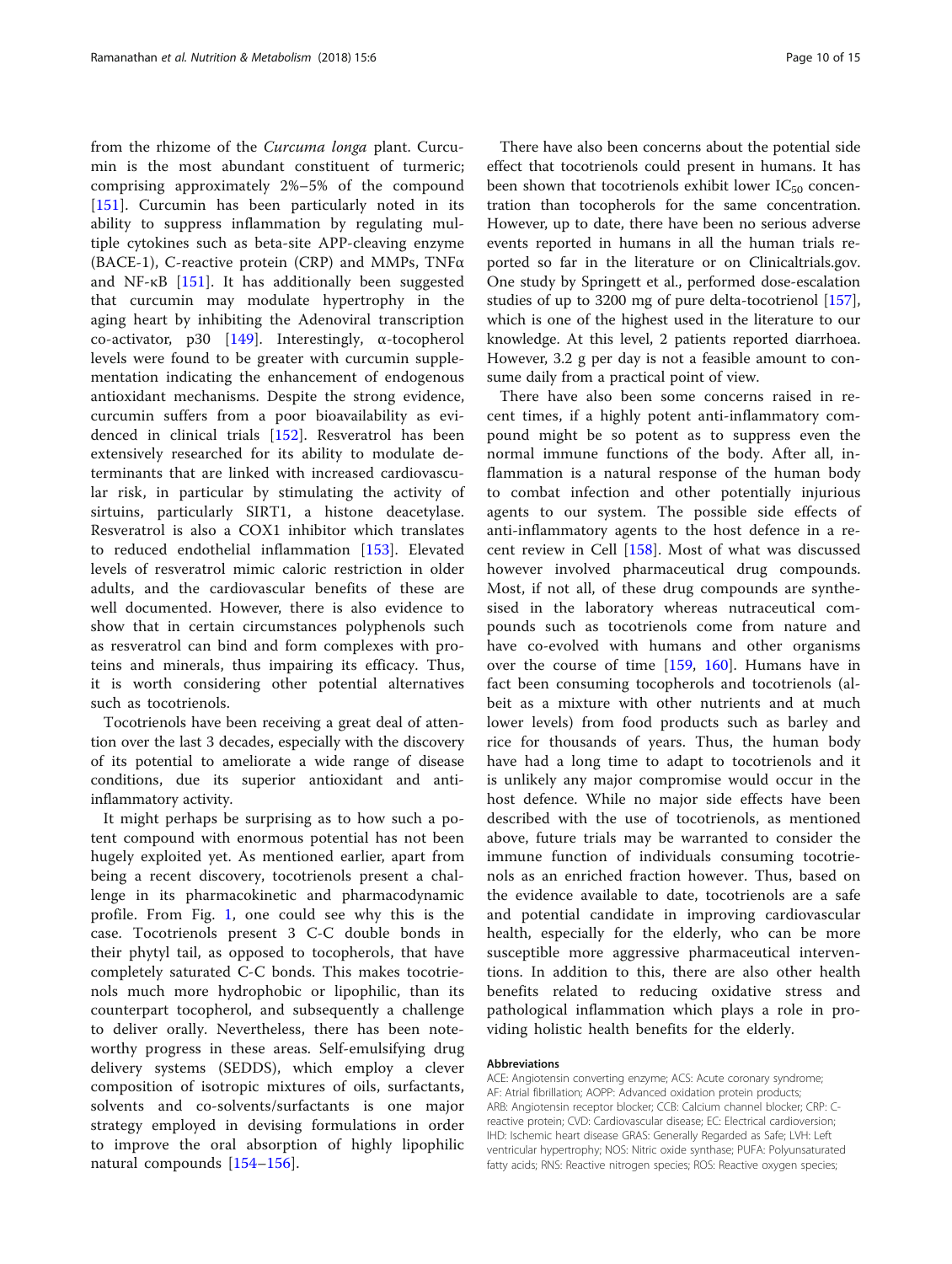<span id="page-10-0"></span>SEDDS: Self-emulsifying drug delivery system; TG: Triglyceride; TRF: Tocotrienol-rich fraction; WHO: World Health Organisation

# Acknowledgments

We would like to thank Nicole Min Qian Pek from the Institute of Molecular and Cellular Biology, Singapore for useful inputs in revising this article.

#### Funding

None

#### Availability of data and materials

Not applicable as no datasets were generated or analysed for this article.

#### Authors' contributions

NR conceived and led the writing of the manuscript with substantial writing contribution from ET, LLJ, SBS and YWN. All authors approved the final version of the manuscript.

#### Ethics approval and consent to participate

Not applicable

#### Consent for publication

Not applicable

#### Competing interests

NR and YWN work for Davos Life Science Pte Ltd., a company that produces phytonutrients, which includes tocotrienols and α-tocopherol, from palm oil. The rest of the authors declare that they have no competing interests.

# Publisher's Note

Springer Nature remains neutral with regard to jurisdictional claims in published maps and institutional affiliations.

#### Author details

<sup>1</sup>Department of R&D, Davos Life Science Pte Ltd, 3 Biopolis Drive, #04-19, Davos 138623, Singapore. <sup>2</sup>Department of R&D, Level 8, Menara KLK 1,Jalan Pju 7/6,Mutiara Damansara, 47810, 47800 Petaling Jaya, Selangor, Malaysia. <sup>3</sup>Disease Modeling and Therapeutics Laboratory, Institute of Molecular and Cell Biology, 61 Biopolis Drive Proteos, Singapore 138673, Singapore. 4 Department of Biological Sciences, National University of Singapore, Singapore 117543, Singapore. <sup>5</sup>Key Laboratory for Major Obstetric Diseases of Guangdong Province, The Third Affiliated Hospital of Guangzhou Medical University, Guangzhou 510150, China.

# Received: 27 July 2017 Accepted: 15 January 2018 Published online: 19 January 2018

#### References

- 1. WHO | Cardiovascular diseases (CVDs). WHO. World Health Organization; 2016;
- 2. Romano AD, Serviddio G, de Matthaeis A, Bellanti F, Vendemiale G. Oxidative stress and aging. J Nephrol. 23(Suppl 15):S29–36. Available from: [http://www.ncbi.nlm.nih.gov/pubmed/20872368.](http://www.ncbi.nlm.nih.gov/pubmed/20872368) [cited 2017 Jun 14]
- 3. Franceschi C, Capri M, Monti D, Giunta S, Olivieri F, Sevini F, et al. Inflammaging and anti-inflammaging: a systemic perspective on aging and longevity emerged from studies in humans. Mech Ageing Dev. 2007;128: 92–105. Available from: [http://linkinghub.elsevier.com/retrieve/pii/](http://linkinghub.elsevier.com/retrieve/pii/S0047637406002491) [S0047637406002491.](http://linkinghub.elsevier.com/retrieve/pii/S0047637406002491) [cited 2017 May 29]
- 4. Franceschi C, Campisi J. Chronic Inflammation (Inflammaging) and Its Potential Contribution to Age-Associated Diseases. J Gerontol Ser A Biol Sci Med Sci. 2014;69:S4–9. [cited 2017 May 18] Available from: [https://academic.](https://academic.oup.com/biomedgerontology/article-lookup/doi/10.1093/gerona/glu057) [oup.com/biomedgerontology/article-lookup/doi/10.1093/gerona/glu057.](https://academic.oup.com/biomedgerontology/article-lookup/doi/10.1093/gerona/glu057) Oxford University Press
- 5. Strait JB, Lakatta EG. Aging-Associated Cardiovascular Changes and Their Relationship to Heart Failure. Heart Fail Clin. 2012;8:143–64. [cited 2016 Dec 5] Available from: [http://www.ncbi.nlm.nih.gov/pubmed/22108734.](http://www.ncbi.nlm.nih.gov/pubmed/22108734)
- 6. von Moltke LL, Greenblatt DJ, Romach MK, Sellers EM. Cognitive toxicity of drugs used in the elderly. Dialogues Clin Neurosci. 2001;3:181–90. [cited 2017 Apr 21] Available from: [http://www.ncbi.nlm.nih.gov/pubmed/](http://www.ncbi.nlm.nih.gov/pubmed/22034128) [22034128.](http://www.ncbi.nlm.nih.gov/pubmed/22034128)
- 7. Berger NA, Savvides P, Koroukian SM, Kahana EF, Deimling GT, Rose JH, et al. Cancer in the elderly. Trans. Am. Clin. Climatol. Assoc.; 2006 [cited 2017

Apr 21];117:147–55-6. Available from: [http://www.ncbi.nlm.nih.gov/pubmed/](http://www.ncbi.nlm.nih.gov/pubmed/18528470) [18528470](http://www.ncbi.nlm.nih.gov/pubmed/18528470).

- 8. Sipahimalani A, Masand PS. Use of risperidone in delirium: case reports. Ann Clin Psychiatry. The Fellowship of Postgraduate Medicine; 1997 [cited 2017 Apr 21];9:105–107. Available from: [http://www.ncbi.nlm.nih.gov/pubmed/](http://www.ncbi.nlm.nih.gov/pubmed/9242897) [9242897.](http://www.ncbi.nlm.nih.gov/pubmed/9242897)
- 9. Bent S. Herbal medicine in the United States: review of efficacy, safety, and regulation: grand rounds at University of California, San Francisco Medical Center. J Gen Intern Med. 2008;23:854–9. cited 2017 Apr 21]; Available from: [http://www.ncbi.nlm.nih.gov/pubmed/18415652.](http://www.ncbi.nlm.nih.gov/pubmed/18415652)
- 10. Wachtel-Galor S, IFF B. Herbal Medicine: An Introduction to Its History, Usage, Regulation, Current Trends, and Research Needs. Herb Med Biomol Clin Asp. 2011; CRC Press/Taylor & Francis [Cited 2017 Apr 21]. Available from: [http://www.ncbi.nlm.nih.gov/pubmed/22593939.](http://www.ncbi.nlm.nih.gov/pubmed/22593939)
- 11. Frenkel M, Ben-Arye E, Hermoni D, Bernard T, Bhola S, Fortuné M, et al. An approach to educating family practice residents and family physicians about complementary and alternative medicine. Complement Ther Med. 2004;12: 118–25. [cited 2017 Apr 21] BioMed CentralAvailable from: [http://linkinghub.](http://linkinghub.elsevier.com/retrieve/pii/S0965229904000822) [elsevier.com/retrieve/pii/S0965229904000822.](http://linkinghub.elsevier.com/retrieve/pii/S0965229904000822)
- 12. Calixto JB. Efficacy, safety, quality control, marketing and regulatory guidelines for herbal medicines (phytotherapeutic agents) Brazilian. J Med Biol Res. 2000;33:179–89. [cited 2017 Apr 21] Available from: [http://www.](http://www.scielo.br/scielo.php?script=sci_arttext&pid=S0100-879X2000000200004) [scielo.br/scielo.php?script=sci\\_arttext&pid=S0100-879X2000000200004](http://www.scielo.br/scielo.php?script=sci_arttext&pid=S0100-879X2000000200004)
- 13. Mustapha N, Singh H, Basdeo L, Blades A, Francis M-J, Gomes N, et al. Health care for the disadvantaged. Public Health. 1999;113:307–9. [cited 2017 Apr 21] BioMed Central. Available from: [http://linkinghub.elsevier.com/](http://linkinghub.elsevier.com/retrieve/pii/S0033350699001869) [retrieve/pii/S0033350699001869](http://linkinghub.elsevier.com/retrieve/pii/S0033350699001869)
- 14. Zhang AL, Changli Xue C, HHS F. Integration of Herbal Medicine into Evidence-Based Clinical Practice: Current Status and Issues. Herb Med Biomol Clin Asp. 2011; CRC Press/Taylor & Francis [Cited 2017 Apr 21]. Available from: <http://www.ncbi.nlm.nih.gov/pubmed/22593929>.
- 15. Halliwell B. Oxidative stress, nutrition and health. Experimental strategies for optimization of nutritional antioxidant intake in humans. Free Radic Res. 1996;25:57–74. [cited 2017 Apr 18] Available from: [http://www.ncbi.nlm.nih.](http://www.ncbi.nlm.nih.gov/pubmed/8814444) [gov/pubmed/8814444](http://www.ncbi.nlm.nih.gov/pubmed/8814444)
- 16. Fang Y-Z, Yang S, Wu G. Free radicals, antioxidants, and nutrition. Nutrition. 2002;18:872–9. [cited 2017 Apr 18] Available from: [http://www.ncbi.nlm.nih.](http://www.ncbi.nlm.nih.gov/pubmed/12361782) [gov/pubmed/12361782](http://www.ncbi.nlm.nih.gov/pubmed/12361782).
- 17. Tan B, Watson RR, Preedy VR. Tocotrienols: Vitamin E Beyond Tocopherols. 2nd ed; 2013. CRC Press; [cited 2015 Sep 15]. Available from: [https://books.](https://books.google.com/books?hl=en&lr=&id=RhDSBQAAQBAJ&pgis=1) [google.com/books?hl=en&lr=&id=RhDSBQAAQBAJ&pgis=1.](https://books.google.com/books?hl=en&lr=&id=RhDSBQAAQBAJ&pgis=1)
- 18. Evans HM, Bishop KS. ON THE EXISTENCE OF A HITHERTO UNRECOGNIZED DIETARY FACTOR ESSENTIAL FOR REPRODUCTION. Science. 1922;80:56.
- 19. Grilo EC, Costa PN, CSS G, AF de L B, FN de S A, Dimenstein R. Alphatocopherol and gamma-tocopherol concentration in vegetable oils. Food Sci Technol. 2014;34:379–85. SBCTA [cited 2017 Jun 12] Available from: [http://www.scielo.br/scielo.php?script=sci\\_arttext&pid=S0101-](http://www.scielo.br/scielo.php?script=sci_arttext&pid=S0101-20612014000200024&lng=en&nrm=iso&tlng=en) [20612014000200024&lng=en&nrm=iso&tlng=en](http://www.scielo.br/scielo.php?script=sci_arttext&pid=S0101-20612014000200024&lng=en&nrm=iso&tlng=en)
- 20. Qureshi AA, Burger WC, Peterson DM, Elson CE. The structure of an inhibitor of cholesterol biosynthesis isolated from barley. J Biol Chem. 1986;261: 10544–50. [cited 2017 Jan 5] Available from: [http://www.ncbi.nlm.nih.gov/](http://www.ncbi.nlm.nih.gov/pubmed/3733719) [pubmed/3733719.](http://www.ncbi.nlm.nih.gov/pubmed/3733719)
- 21. Sen CK, Khanna S, Roy S. Tocotrienols: Vitamin E beyond tocopherols. Life Sci. 2006;78:2088–98. [cited 2015 Feb 24] Available from: [http://www.](http://www.pubmedcentral.nih.gov/articlerender.fcgi?artid=1790869&tool=pmcentrez&rendertype=abstract) [pubmedcentral.nih.gov/articlerender.fcgi?artid=1790869&tool=](http://www.pubmedcentral.nih.gov/articlerender.fcgi?artid=1790869&tool=pmcentrez&rendertype=abstract) [pmcentrez&rendertype=abstract](http://www.pubmedcentral.nih.gov/articlerender.fcgi?artid=1790869&tool=pmcentrez&rendertype=abstract)
- 22. Qureshi AA, Khan DA, Saleem S, Silswal N, Trias AM, Tan B, et al. Pharmacokinetics and Bioavailability of Annatto δ-tocotrienol in Healthy Fed Subjects. 2015;6.
- 23. Ali SF, Woodman OL. Tocotrienol Rich Palm Oil Extract Is More Effective Than Pure Tocotrienols at Improving Endothelium-Dependent Relaxation in the Presence of Oxidative Stress. Oxidative Med Cell Longev. 2015, 2015: 150829. [cited 2015 Jul 24] Available from: [http://www.pubmedcentral.nih.](http://www.pubmedcentral.nih.gov/articlerender.fcgi?artid=4449936&tool=pmcentrez&rendertype=abstract) [gov/articlerender.fcgi?artid=4449936&tool=pmcentrez&rendertype=abstract](http://www.pubmedcentral.nih.gov/articlerender.fcgi?artid=4449936&tool=pmcentrez&rendertype=abstract)
- 24. Suzuki YJ, Tsuchiya M, Wassall SR, Choo YM, Govil G, Kagan VE, et al. Structural and dynamic membrane properties of alpha-tocopherol and alpha-tocotrienol: implication to the molecular mechanism of their antioxidant potency. Biochemistry. 1993;32:10692–9. [cited 2016 Nov 28] Available from: [http://www.ncbi.nlm.nih.gov/pubmed/8399214.](http://www.ncbi.nlm.nih.gov/pubmed/8399214)
- 25. Serbinova E, Kagan V, Han D, Packer L. Free radical recycling and intramembrane mobility in the antioxidant properties of alpha-tocopherol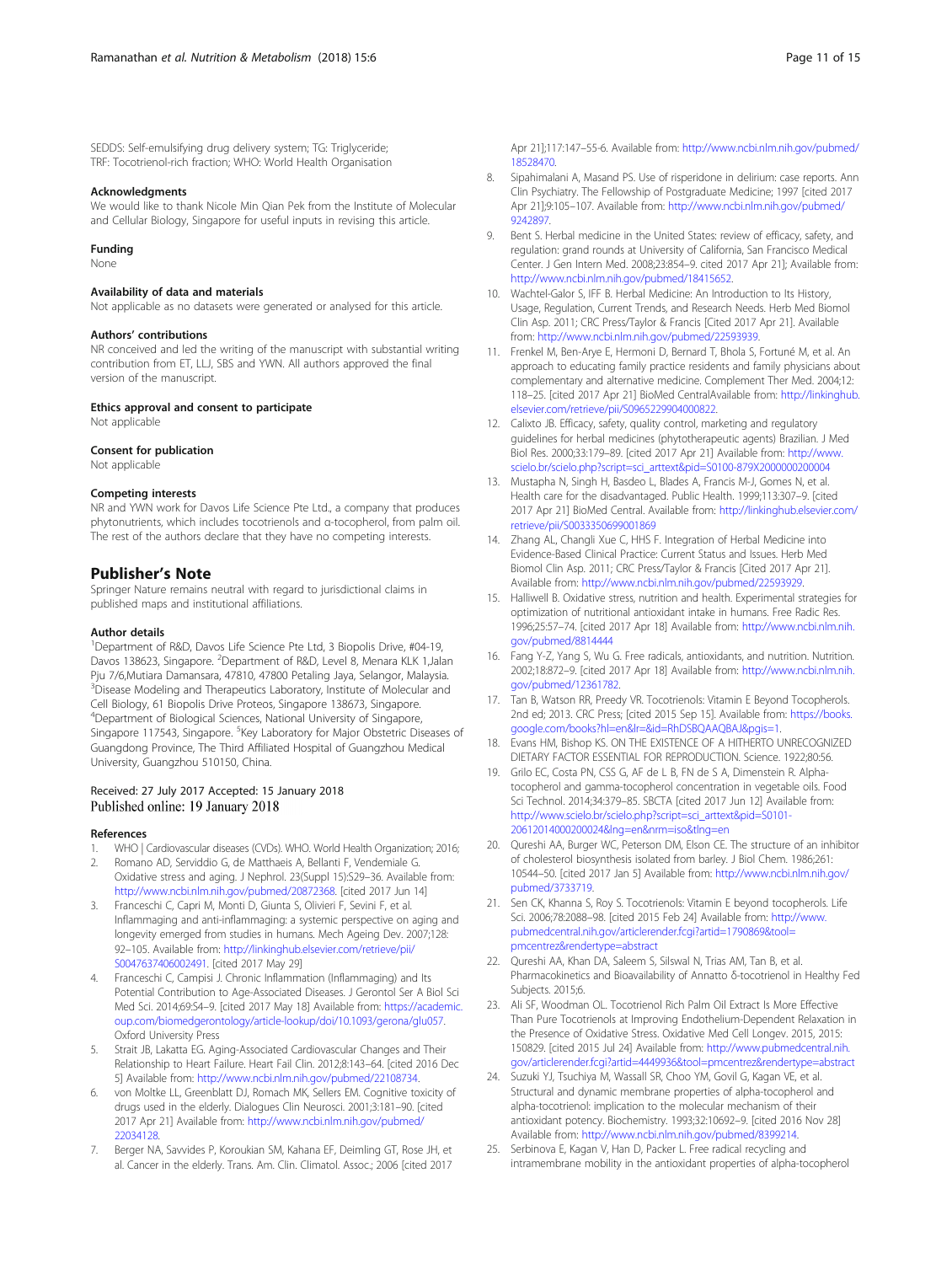<span id="page-11-0"></span>and alpha-tocotrienol. Free Radic Biol Med. 1991;10:263–75. [cited 2016 Nov 28] Available from: <http://www.ncbi.nlm.nih.gov/pubmed/1649783>

- 26. Singh U, Jialal I. Anti-inflammatory Effects of α-Tocopherol. Ann N Y Acad Sci. 2004;1031:195–203. [cited 2017 Jan 24] Available from: [http://www.ncbi.](http://www.ncbi.nlm.nih.gov/pubmed/15753145) [nlm.nih.gov/pubmed/15753145](http://www.ncbi.nlm.nih.gov/pubmed/15753145)
- 27. Reiter E, Jiang Q, Christen S. Anti-inflammatory properties of α- and γtocopherol. Mol Asp Med. 2007;28:668–91. [cited 2017 Jan 24] Available from: <http://www.ncbi.nlm.nih.gov/pubmed/17316780>.
- 28. Wong W-Y, Ward LC, Fong CW, Yap WN, Brown L. Anti-inflammatory γ- and δ-tocotrienols improve cardiovascular, liver and metabolic function in dietinduced obese rats. Eur J Nutr. 2015; Springer Berlin Heidelberg Available from: <http://link.springer.com/10.1007/s00394-015-1064-1>.
- 29. Kwang SA, Sethi G, Krishnan K, Aggarwal BB. γ-tocotrienol inhibits nuclear factor-κB signaling pathway through inhibition of receptor-interacting protein and TAK1 leading to suppression of antiapoptotic gene products and potentiation of apoptosis. J Biol Chem. 2007;282:809–20.
- 30. Nesaretnam K, Meganathan P. Tocotrienols: inflammation and cancer. Ann N Y Acad Sci. 2011;1229:18–22.
- 31. Ndlovu MN, Van Lint C, Van Wesemael K, Callebert P, Chalbos D, Haegeman G, et al. Hyperactivated NF- B and AP-1 Transcription Factors Promote Highly Accessible Chromatin and Constitutive Transcription across the Interleukin-6 Gene Promoter in Metastatic Breast Cancer. Cells Mol Cell Biol. 2009;29:5488–504. Available from: [http://mcb.asm.org/cgi/doi/10.1128/MCB.](http://mcb.asm.org/cgi/doi/10.1128/MCB.01657-08) [01657-08.](http://mcb.asm.org/cgi/doi/10.1128/MCB.01657-08)
- 32. Khanna S, Roy S, Parinandi NL, Maurer M, Sen CK. Characterization of the potent neuroprotective properties of the natural vitamin E alphatocotrienol. J Neurochem. 2006;98:1474–86. [cited 2016 Nov 17] Available from: <http://www.ncbi.nlm.nih.gov/pubmed/16923160>.
- 33. Park HA, Kubicki N, Gnyawali S, Chan YC, Roy S, Khanna S, et al. Natural vitamin e α-tocotrienol protects against ischemic stroke by induction of multidrug resistance-associated protein 1. Stroke. 2011;42:2308–14.
- 34. Khanna S, Roy S, Slivka A, Craft TKS, Chaki S, Rink C, et al. Neuroprotective properties of the natural vitamin E alpha-tocotrienol. Stroke. 2005;36:2258– 64. [cited 2015 Aug 31] Available from: [http://www.pubmedcentral.nih.gov/](http://www.pubmedcentral.nih.gov/articlerender.fcgi?artid=1829173&tool=pmcentrez&rendertype=abstract) [articlerender.fcgi?artid=1829173&tool=pmcentrez&rendertype=abstract.](http://www.pubmedcentral.nih.gov/articlerender.fcgi?artid=1829173&tool=pmcentrez&rendertype=abstract)
- 35. Khanna S, Parinandi NL, Kotha SR, Roy S, Rink C, Bibus D, et al. Nanomolar vitamin E alpha-tocotrienol inhibits glutamate-induced activation of phospholipase A2 and causes neuroprotection. J Neurochem. 2010;112: 1249–60. NIH Public Access; [cited 2016 Dec 21] Available from: [http://www.](http://www.ncbi.nlm.nih.gov/pubmed/20028458) [ncbi.nlm.nih.gov/pubmed/20028458](http://www.ncbi.nlm.nih.gov/pubmed/20028458).
- 36. Wong W-Y, Ward LC, Fong CW, Yap WN, Brown L. Anti-inflammatory γ- and δ-tocotrienols improve cardiovascular, liver and metabolic function in dietinduced obese rats. Eur J Nutr. Springer Berlin Heidelberg; 2015 [cited 2016 Feb 2]; Available from: <http://www.ncbi.nlm.nih.gov/pubmed/26446095>.
- 37. Wong W-YY, Poudyal H, Ward LC, Brown L. Tocotrienols reverse cardiovascular, metabolic and liver changes in high carbohydrate, high fat diet-fed rats. Nutrients. 2012;4:1527–41. [cited 2016 Feb 1] Available from: [http://www.pubmedcentral.nih.gov/articlerender.fcgi?artid=3497010&tool=](http://www.pubmedcentral.nih.gov/articlerender.fcgi?artid=3497010&tool=pmcentrez&rendertype=abstract) [pmcentrez&rendertype=abstract](http://www.pubmedcentral.nih.gov/articlerender.fcgi?artid=3497010&tool=pmcentrez&rendertype=abstract)
- 38. Zaiden N, Yap WN, Ong S, Xu CH, Teo VH, Chang CP, et al. Gamma delta tocotrienols reduce hepatic triglyceride synthesis and VLDL secretion. J Atheroscler Thromb. 2010;17:1019–32.
- 39. US FDA GRAS Notice No:307. Available from: [http://www.accessdata.fda.](http://www.accessdata.fda.gov/scripts/fdcc/?set=GRASNotices&id=307) [gov/scripts/fdcc/?set=GRASNotices&id=307.](http://www.accessdata.fda.gov/scripts/fdcc/?set=GRASNotices&id=307)
- 40. Chin S-F, Hamid NAA, Latiff AA, Zakaria Z, Mazlan M, Yusof YAM, et al. Reduction of DNA damage in older healthy adults by Tri E Tocotrienol supplementation. Nutrition. 2008;24:1–10. [cited 2016 Jun 22] Available from: <http://www.ncbi.nlm.nih.gov/pubmed/17884341>
- 41. Gopalan Y, Shuaib IL, Magosso E, Ansari MA, Abu Bakar MR, Wong JW, et al. Clinical investigation of the protective effects of palm vitamin e tocotrienols on brain white matter. Stroke. 2014;45:1422–8.
- 42. Ahsan H, Ahad A, Iqbal J, Siddiqui WA. Pharmacological potential of tocotrienols: a review. Nutr Metab (Lond). 2014;11:52. [cited 2016 Sep 23] [Internet]. BioMed Central Available from: [http://www.ncbi.nlm.nih.gov/](http://www.ncbi.nlm.nih.gov/pubmed/25435896) [pubmed/25435896](http://www.ncbi.nlm.nih.gov/pubmed/25435896)
- 43. Murray CJ, Lopez AD. Alternative projections of mortality and disability by cause 1990–2020: Global Burden of Disease Study. Lancet. 1997;349:1498– 504. [cited 2017 Nov 26] Available from: [http://www.ncbi.nlm.nih.gov/](http://www.ncbi.nlm.nih.gov/pubmed/9167458) [pubmed/9167458.](http://www.ncbi.nlm.nih.gov/pubmed/9167458)
- 44. Fleg JL, Strait J. Age-associated changes in cardiovascular structure and function: a fertile milieu for future disease. Heart Fail Rev. 2012;17:545–54.

[Internet]. NIH Public Access; [cited 2017 Apr 18]Available from: [http://www.](http://www.ncbi.nlm.nih.gov/pubmed/21809160) [ncbi.nlm.nih.gov/pubmed/21809160](http://www.ncbi.nlm.nih.gov/pubmed/21809160)

- 45. Chung E, Diffee GM. Effect of aging on power output properties in rat skinned cardiac myocytes. J Gerontol A Biol Sci Med Sci. 2011;66:1267–73. [cited 2017 Apr 18] Available from: [http://www.ncbi.nlm.nih.gov/pubmed/](http://www.ncbi.nlm.nih.gov/pubmed/21896503) [21896503](http://www.ncbi.nlm.nih.gov/pubmed/21896503)
- 46. Lakatta EG, Wang M, Najjar SS. Arterial Aging and Subclinical Arterial Disease are Fundamentally Intertwined at Macroscopic and Molecular Levels. Med Clin North Am. 2009;93:583–604. [cited 2017 Apr 18] Available from: [http://](http://www.ncbi.nlm.nih.gov/pubmed/19427493) [www.ncbi.nlm.nih.gov/pubmed/19427493](http://www.ncbi.nlm.nih.gov/pubmed/19427493)
- 47. Waller BF. The old-age heart: normal aging changes which can produce or mimic cardiac disease. Clin Cardiol. 1988;11:513–7. [cited 2017 Apr 18] Available from: [http://www.ncbi.nlm.nih.gov/pubmed/3048829.](http://www.ncbi.nlm.nih.gov/pubmed/3048829)
- 48. Sheridan DJ, Kingsbury MP, Flores NA. Regression of left ventricular hypertrophy; what are appropriate therapeutic objectives? Br J Clin Pharmacol. 1999;47:125–30. [cited 2017 Apr 18] Available from: [http://www.](http://www.ncbi.nlm.nih.gov/pubmed/10190646) [ncbi.nlm.nih.gov/pubmed/10190646](http://www.ncbi.nlm.nih.gov/pubmed/10190646)
- 49. Muller DN, Luft FC. Direct Renin Inhibition with Aliskiren in Hypertension and Target Organ Damage. Clin J Am Soc Nephrol. 2006;1:221–8. [cited 2017 Apr 18] Available from: [http://www.ncbi.nlm.nih.gov/pubmed/](http://www.ncbi.nlm.nih.gov/pubmed/17699210) [17699210](http://www.ncbi.nlm.nih.gov/pubmed/17699210)
- 50. Chae CU, Albert CM, Moorthy MV, Lee I-M, Buring JE. Vitamin E supplementation and the risk of heart failure in women. Circ Heart Fail. 2012;5:176–82. [cited 2017 Apr 25]Available from: [http://www.ncbi.nlm.nih.](http://www.ncbi.nlm.nih.gov/pubmed/22438520) [gov/pubmed/22438520](http://www.ncbi.nlm.nih.gov/pubmed/22438520).
- 51. Mozos I, Stoian D, Luca CT. Crosstalk between Vitamins A, B12, D, K, C, and E Status and Arterial Stiffness. Dis Markers. 2017;2017:1–14. Hindawi Publishing Corporation [cited 2017 Apr 21] Available from: [https://www.](https://www.hindawi.com/journals/dm/2017/8784971/) [hindawi.com/journals/dm/2017/8784971/](https://www.hindawi.com/journals/dm/2017/8784971/)
- 52. Quail MA, Short R, Pandya B, Steeden JA, Khushnood A, Taylor AM, et al. Abnormal Wave Reflections and Left Ventricular Hypertrophy Late After Coarctation of the Aorta Repair. Hypertension. 2017;69:501–9. (Dallas, Tex. 1979). Wolters Kluwer Health [cited 2017 Apr 25] Available from: [http://](http://www.ncbi.nlm.nih.gov/pubmed/28115510) [www.ncbi.nlm.nih.gov/pubmed/28115510.](http://www.ncbi.nlm.nih.gov/pubmed/28115510)
- 53. Rasool AHG, Rahman ARA, Yuen KH, Wong AR. Arterial compliance and vitamin E blood levels with a self emulsifying preparation of tocotrienol rich vitamin E. Arch Pharm Res. 2008;31:1212–7. [cited 2016 Jun 22] Available from: <http://www.ncbi.nlm.nih.gov/pubmed/18806966>
- 54. Rasool AHG, Rehman A, Wan Yusuf WN, ARA R. Vitamin E and its effect on arterial stiffness in postmenopausal women–a randomized controlled trial. Int J Clin Pharmacol Ther. 2003;41:587–92. [cited 2017 Apr 21] Available from: <http://www.ncbi.nlm.nih.gov/pubmed/14692708>
- 55. Puzianowska-Kuźnicka M, Owczarz M, Wieczorowska-Tobis K, Nadrowski P, Chudek J, Slusarczyk P, et al. Interleukin-6 and C-reactive protein, successful aging, and mortality: the PolSenior study. Immun Ageing. 2016;13:21. [cited 2017 may 31] Available from: [http://www.ncbi.nlm.nih.gov/pubmed/](http://www.ncbi.nlm.nih.gov/pubmed/27274758) [27274758](http://www.ncbi.nlm.nih.gov/pubmed/27274758)
- 56. Velissaris D, Pantzaris N, Koniari I, Koutsogiannis N, Karamouzos V, Kotroni I, et al. C-Reactive Protein and Frailty in the Elderly: A Literature Review. J Clin Med Res. 2017;9:461–5. Elmer Press; [cited 2017 may 31] Available from: <http://www.ncbi.nlm.nih.gov/pubmed/28496545>
- 57. Mackiewicz A, Speroff T, Ganapathi MK, Kushner I. Effects of cytokine combinations on acute phase protein production in two human hepatoma cell lines. J Immunol. 1991;146:3032–7. [cited 2017 may 31] Available from: <http://www.ncbi.nlm.nih.gov/pubmed/1707930>
- 58. Parrinello CM, Lutsey PL, Ballantyne CM, Folsom AR, Pankow JS, Selvin E. Sixyear change in high-sensitivity C-reactive protein and risk of diabetes, cardiovascular disease, and mortality. Am Heart J. 2015;170:380–389.e4. [cited 2017 may 31] Available from: [http://www.ncbi.nlm.nih.gov/pubmed/](http://www.ncbi.nlm.nih.gov/pubmed/26299237) [26299237](http://www.ncbi.nlm.nih.gov/pubmed/26299237)
- 59. Prasad K. Tocotrienols and cardiovascular health. Curr Pharm Des. 2011;17: 2147–54. [cited 2017 may 31] Available from: [http://www.ncbi.nlm.nih.gov/](http://www.ncbi.nlm.nih.gov/pubmed/21774782) [pubmed/21774782.](http://www.ncbi.nlm.nih.gov/pubmed/21774782)
- 60. Choi J-H, Do Y, Cheong C, Koh H, Boscardin SB, Oh Y-S, et al. Identification of antigen-presenting dendritic cells in mouse aorta and cardiac valves. J Exp Med. 2009;206:497–505. [cited 2017 May 29] Available from: [http://](http://www.jem.org/lookup/doi/10.1084/jem.20082129) [www.jem.org/lookup/doi/10.1084/jem.20082129](http://www.jem.org/lookup/doi/10.1084/jem.20082129).
- 61. Bönner F, Borg N, Burghoff S, Schrader J. Resident cardiac immune cells and expression of the ectonucleotidase enzymes CD39 and CD73 after ischemic injury. Eltzschig HK, editor. PLoS One. 2012;7:e34730. [cited 2017 May 29] Available from: <http://dx.plos.org/10.1371/journal.pone.0034730>.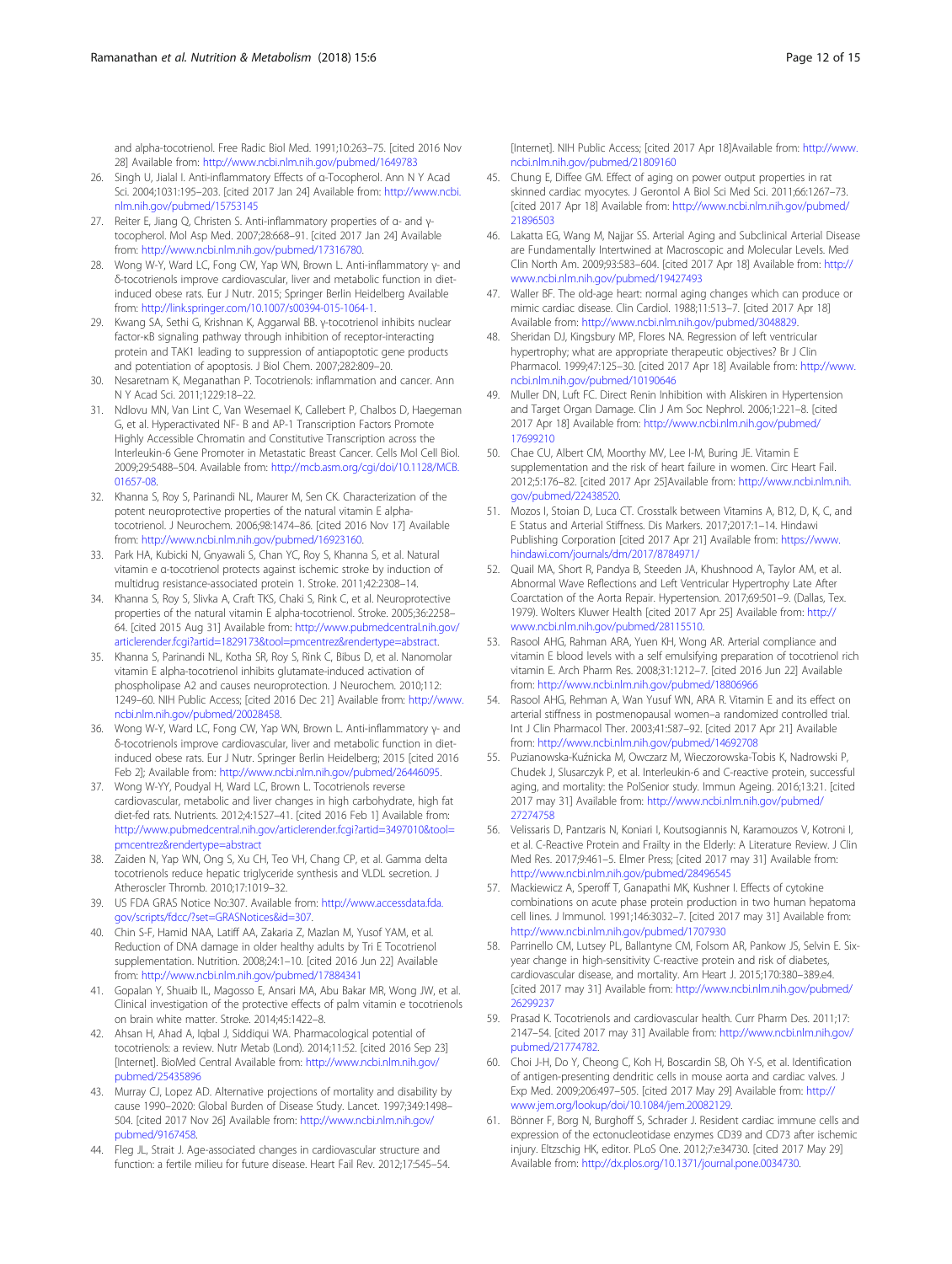- <span id="page-12-0"></span>62. Pinto AR, Paolicelli R, Salimova E, Gospocic J, Slonimsky E, Bilbao-Cortes D, et al. An Abundant Tissue Macrophage Population in the Adult Murine Heart with a Distinct Alternatively-Activated Macrophage Profile. Boone DL, editor. PLoS One. 2012 ;7:e36814. [cited 2017 may 29] Available from: [http://](http://www.ncbi.nlm.nih.gov/pubmed/22590615) [www.ncbi.nlm.nih.gov/pubmed/22590615.](http://www.ncbi.nlm.nih.gov/pubmed/22590615)
- 63. Epelman S, Lavine KJ, Beaudin AE, Sojka DK, Carrero JA, Calderon B, et al. Embryonic and adult-derived resident cardiac macrophages are maintained through distinct mechanisms at steady state and during inflammation. Immunity. 2014;40:91–104. [cited 2017 May 29] Available from: [http://](http://linkinghub.elsevier.com/retrieve/pii/S107476131300558X) [linkinghub.elsevier.com/retrieve/pii/S107476131300558X.](http://linkinghub.elsevier.com/retrieve/pii/S107476131300558X)
- 64. Ramos GC, van den Berg A, Nunes-Silva V, Weirather J, Peters L, Burkard M, et al. Myocardial aging as a T-cell–mediated phenomenon. Proc Natl Acad Sci. 2017;114:E2420–9. [cited 2017 may 25] Available from: [http://www.ncbi.](http://www.ncbi.nlm.nih.gov/pubmed/28255084) [nlm.nih.gov/pubmed/28255084](http://www.ncbi.nlm.nih.gov/pubmed/28255084)
- 65. Wilankar C, Sharma D, Checker R, Khan NM, Patwardhan R, Patil A, et al. Role of immunoregulatory transcription factors in differential immunomodulatory effects of tocotrienols. Free Radic Biol Med. 2011;51:129–43. [cited 2017 may 31] Available from: <http://www.ncbi.nlm.nih.gov/pubmed/21536125>
- 66. Qureshi AA, Sami SA, Salser WA, Khan FA. Dose-dependent suppression of serum cholesterol by tocotrienol-rich fraction (TRF25) of rice bran in hypercholesterolemic humans. Atherosclerosis. 2002;161:199–207. [cited 2015 Sep 15] Available from: [http://www.ncbi.nlm.nih.gov/pubmed/](http://www.ncbi.nlm.nih.gov/pubmed/11882333) [11882333](http://www.ncbi.nlm.nih.gov/pubmed/11882333)
- 67. Burdeos GC, Nakagawa K, Watanabe A, Kimura F, Miyazawa T. γ-Tocotrienol attenuates triglyceride through effect on lipogenic gene expressions in mouse hepatocellular carcinoma Hepa 1-6. J Nutr Sci Vitaminol (Tokyo). 2013;59:148–51. [cited 2017 Apr 25] Available from: [http://www.ncbi.nlm.nih.](http://www.ncbi.nlm.nih.gov/pubmed/23727646) [gov/pubmed/23727646](http://www.ncbi.nlm.nih.gov/pubmed/23727646)
- 68. Pearce BC, Parker RA, Deason ME, Qureshi AA, Wright JJ. Hypocholesterolemic activity of synthetic and natural tocotrienols. J Med Chem. 1992;35:3595–606. [cited 2015 Sep 15] Available from: [http://www.](http://www.ncbi.nlm.nih.gov/pubmed/1433170) [ncbi.nlm.nih.gov/pubmed/1433170](http://www.ncbi.nlm.nih.gov/pubmed/1433170)
- 69. Swerdlow DI, Preiss D, Kuchenbaecker KB, Holmes MV, Engmann JEL, Shah T, et al. HMG-coenzyme A reductase inhibition, type 2 diabetes, and bodyweight: evidence from genetic analysis and randomised trials. Lancet. 2015;385:351–61. [cited 2015 Jul 16] Available from: [http://www.](http://www.pubmedcentral.nih.gov/articlerender.fcgi?artid=4322187&tool=pmcentrez&rendertype=abstract) [pubmedcentral.nih.gov/articlerender.fcgi?artid=4322187&tool=](http://www.pubmedcentral.nih.gov/articlerender.fcgi?artid=4322187&tool=pmcentrez&rendertype=abstract) [pmcentrez&rendertype=abstract](http://www.pubmedcentral.nih.gov/articlerender.fcgi?artid=4322187&tool=pmcentrez&rendertype=abstract)
- 70. Oesterle A, Laufs U, Liao JK. Pleiotropic Effects of Statins on the Cardiovascular System. Circ Res. 2017:120, 229–43. [cited 2017 Feb 21] Available from: <http://www.ncbi.nlm.nih.gov/pubmed/28057795>
- 71. Sakamoto K, Kimura J. Mechanism of statin-induced rhabdomyolysis. J Pharmacol Sci. 2013;123:289–94. [cited 2017 mar 7] Available from: [http://](http://www.ncbi.nlm.nih.gov/pubmed/24257439) [www.ncbi.nlm.nih.gov/pubmed/24257439](http://www.ncbi.nlm.nih.gov/pubmed/24257439)
- 72. Jones M, Tett S, Peeters GMEE, Mishra GD, Dobson A. New-Onset Diabetes After Statin Exposure in Elderly Women: The Australian Longitudinal Study on Women's Health. Drugs Aging. 2017;34:203–9. [cited 2017 mar 3] Available from: <http://www.ncbi.nlm.nih.gov/pubmed/28138911>.
- 73. Lee J, Noh Y, Shin S, Lim H-S, Park RW, Bae SK, et al. Impact of statins on risk of new onset diabetes mellitus: a population-based cohort study using the Korean National Health Insurance claims database. Ther Clin Risk Manag. 2016;12:1533–43. [cited 2017 mar 6] Available from: [http://www.ncbi.nlm.](http://www.ncbi.nlm.nih.gov/pubmed/27785041) [nih.gov/pubmed/27785041](http://www.ncbi.nlm.nih.gov/pubmed/27785041)
- 74. Chia LL, Jantan I, Chua KH, Lam KW, Rullah K, Aluwi MFM. Effects of Tocotrienols on Insulin Secretion-Associated Genes Expression of Rat Pancreatic Islets in a Dynamic Culture. Front Pharmacol. 2016;7:1–17. Available from: [http://journal.frontiersin.org/Article/10.3389/fphar.2016.](http://journal.frontiersin.org/Article/10.3389/fphar.2016.00291/abstract) [00291/abstract.](http://journal.frontiersin.org/Article/10.3389/fphar.2016.00291/abstract)
- 75. Fang F, Kang Z, Wong C. Vitamin E tocotrienols improve insulin sensitivity through activating peroxisome proliferator-activated receptors. Mol Nutr Food Res. 2010;54:345–52. [cited 2017 mar 6] Available from: [http://www.](http://www.ncbi.nlm.nih.gov/pubmed/19866471) [ncbi.nlm.nih.gov/pubmed/19866471](http://www.ncbi.nlm.nih.gov/pubmed/19866471).
- 76. Meigs TE, Simoni RD. Farnesol as a Regulator of HMG-CoA Reductase Degradation: Characterization and Role of Farnesyl Pyrophosphatase. Arch Biochem Biophys. 1997;345:1–9. [cited 2017 mar 6] Available from: [http://](http://www.ncbi.nlm.nih.gov/pubmed/9281305) [www.ncbi.nlm.nih.gov/pubmed/9281305](http://www.ncbi.nlm.nih.gov/pubmed/9281305)
- 77. Meigs TE, Roseman DS, Simoni RD. Regulation of 3-hydroxy-3 methylglutaryl-coenzyme A reductase degradation by the nonsterol mevalonate metabolite farnesol in vivo. J Biol Chem. 1996:271, 7916–7222. [cited 2017 mar 6] Available from: [http://www.ncbi.nlm.nih.gov/pubmed/](http://www.ncbi.nlm.nih.gov/pubmed/8626470) [8626470](http://www.ncbi.nlm.nih.gov/pubmed/8626470)
- 78. Qureshi AA, Bradlow BA, Brace L, Manganello J, Peterson DM, Pearce BC, et al. Response of hypercholesterolemic subjects to administration of tocotrienols. Lipids. 1995;30:1171–7. [cited 2015 Sep 15] Available from: <http://www.ncbi.nlm.nih.gov/pubmed/8614309>
- 79. Qureshi AA, Qureshi N, Wright JJ, Shen Z, Kramer G, Gapor A, et al. Lowering of serum cholesterol in hypercholesterolemic humans by tocotrienols (palmvitee). Am J Clin Nutr. 1991;53:1021S–6S. [cited 2015 Sep 15] Available from: <http://www.ncbi.nlm.nih.gov/pubmed/2012010>
- 80. Qureshi AA, Sami SA, Salser WA, Khan FA. Synergistic effect of tocotrienolrich fraction (TRF(25)) of rice bran and lovastatin on lipid parameters in hypercholesterolemic humans. J Nutr Biochem. 2001;12:318–29. [cited 2015 Sep 15] Available from: [http://www.ncbi.nlm.nih.gov/pubmed/11516635.](http://www.ncbi.nlm.nih.gov/pubmed/11516635)
- 81. Raederstorff D, Elste V, Aebischer C, Weber P. Effect of either gammatocotrienol or a tocotrienol mixture on the plasma lipid profile in hamsters. Ann Nutr Metab. 2002;46:17–23. [cited 2016 Feb 1]Available from: [http://](http://www.ncbi.nlm.nih.gov/pubmed/11914511) [www.ncbi.nlm.nih.gov/pubmed/11914511.](http://www.ncbi.nlm.nih.gov/pubmed/11914511)
- 82. Baliarsingh S, Beg ZH, Ahmad J. The therapeutic impacts of tocotrienols in type 2 diabetic patients with hyperlipidemia. Atherosclerosis. 2005;182:367– 74. [cited 2016 Feb 1] Available from: [http://www.ncbi.nlm.nih.gov/](http://www.ncbi.nlm.nih.gov/pubmed/16159610) [pubmed/16159610](http://www.ncbi.nlm.nih.gov/pubmed/16159610)
- 83. Mensink RP, van Houwelingen AC, Kromhout D, Hornstra G. A vitamin E concentrate rich in tocotrienols had no effect on serum lipids, lipoproteins, or platelet function in men with mildly elevated serum lipid concentrations. Am J Clin Nutr. 1999;69:213–9. [cited 2015 Sep 15] Available from: [http://](http://www.ncbi.nlm.nih.gov/pubmed/9989682) [www.ncbi.nlm.nih.gov/pubmed/9989682](http://www.ncbi.nlm.nih.gov/pubmed/9989682)
- 84. Wahlqvist ML, Krivokuca-Bogetic Z, Lo CS, Hage B, Smith R, Lukito W. Differential serum responses of tocopherols and tocotrienols during vitamin supplementation in hypercholesterolaemic individuals without change in coronary risk factors. Nutr Res. 1992;12:S181–201. [cited 2015 Sep 15] Available from: [http://www.nrjournal.com/article/S0271531705804634/](http://www.nrjournal.com/article/S0271531705804634/fulltext) [fulltext](http://www.nrjournal.com/article/S0271531705804634/fulltext).
- 85. Mustad VA, Smith CA, Ruey PP, Edens NK, DeMichele SJ. Supplementation with 3 compositionally different tocotrienol supplements does not improve cardiovascular disease risk factors in men and women with hypercholesterolemia. Am J Clin Nutr. 2002 76:1237–1243. [cited 2016 Feb 2]; Available from: [http://www.ncbi.nlm.nih.gov/pubmed/12450888.](http://www.ncbi.nlm.nih.gov/pubmed/12450888)
- 86. Fukagawa NK, Bandini LG, Dietz WH, Young JB. Effect of Age on Body Water and Resting Metabolic Rate. J Gerontol Med Sci. 1996;5:7–73. [cited 2017 Mar 7] Available from: [https://www.ncbi.nlm.nih.gov/pubmed/8612106.](https://www.ncbi.nlm.nih.gov/pubmed/8612106)
- 87. Psota T, Chen KY. Measuring energy expenditure in clinical populations: rewards and challenges. Eur J Clin Nutr. 2013;67:436–42. [cited 2017 mar 7] Available from: <http://www.ncbi.nlm.nih.gov/pubmed/23443826>
- Qureshi AA, Sami SA, Salser WA, Khan FA. Synergistic effect of tocotrienolrich fraction (TRF(25)) of rice bran and lovastatin on lipid parameters in hypercholesterolemic humans. J Nutr Biochem. 2001;12:318–29. [cited 2017 Nov 24] Available from: [http://www.ncbi.nlm.nih.gov/pubmed/11516635.](http://www.ncbi.nlm.nih.gov/pubmed/11516635)
- 89. McAnally JA, Gupta J, Sodhani S, Bravo L, Mo H. Tocotrienols potentiate lovastatin-mediated growth suppression in vitro and in vivo. Exp Biol Med (Maywood). 2007;232:523–31. [cited 2017 Nov 26] Available from: [http://](http://www.ncbi.nlm.nih.gov/pubmed/17392488) [www.ncbi.nlm.nih.gov/pubmed/17392488](http://www.ncbi.nlm.nih.gov/pubmed/17392488)
- 90. Mo H, Elson CE. Studies of the isoprenoid-mediated inhibition of mevalonate synthesis applied to cancer chemotherapy and chemoprevention. Exp Biol Med (Maywood). 2004;229:567–85. [cited 2017 Nov 26] Available from: [http://www.ncbi.nlm.nih.gov/pubmed/15229351.](http://www.ncbi.nlm.nih.gov/pubmed/15229351)
- 91. Valastyan S, Thakur V, Johnson A, Kumar K, Manor D. Novel transcriptional activities of vitamin E: inhibition of cholesterol biosynthesis. Biochemistry. 2008;47:744–52. [cited 2017 mar 7] Available from: http://www.ncbi.nlm.nih. gov/pubmed/18095660.
- 92. Qureshi AA, Pearce BC, Nor RM, Gapor A, Peterson DM, Elson CE. Dietary alpha-tocopherol attenuates the impact of gamma-tocotrienol on hepatic 3-hydroxy-3-methylglutaryl coenzyme A reductase activity in chickens. J Nutr. 1996;126:389–94. [cited 2015 Sep 15] Available from: [http://www.ncbi.](http://www.ncbi.nlm.nih.gov/pubmed/8632210) [nlm.nih.gov/pubmed/8632210](http://www.ncbi.nlm.nih.gov/pubmed/8632210).
- 93. Hun Teik K, Theng Theng N, Rajendran R. Dose-Dependent Cholesterolemic Activity of Tocotrienols and α-Tocopherol. Malays J Nutr. 2002;8:157–66. [cited 2017 Mar 7] Available from: [http://psasir.upm.edu.my/7097/1/mjn8n2\\_art3.pdf.](http://psasir.upm.edu.my/7097/1/mjn8n2_art3.pdf)
- 94. Shibata A, Kawakami Y, Kimura T, Miyazawa T, Nakagawa K. α-Tocopherol Attenuates the Triglyceride- and Cholesterol-Lowering Effects of Rice Bran Tocotrienol in Rats Fed a Western Diet. J Agric Food Chem. 2016;64:5361–6. [cited 2017 mar 7] Available from: [http://www.ncbi.nlm.nih.gov/pubmed/](http://www.ncbi.nlm.nih.gov/pubmed/27295311) [27295311](http://www.ncbi.nlm.nih.gov/pubmed/27295311)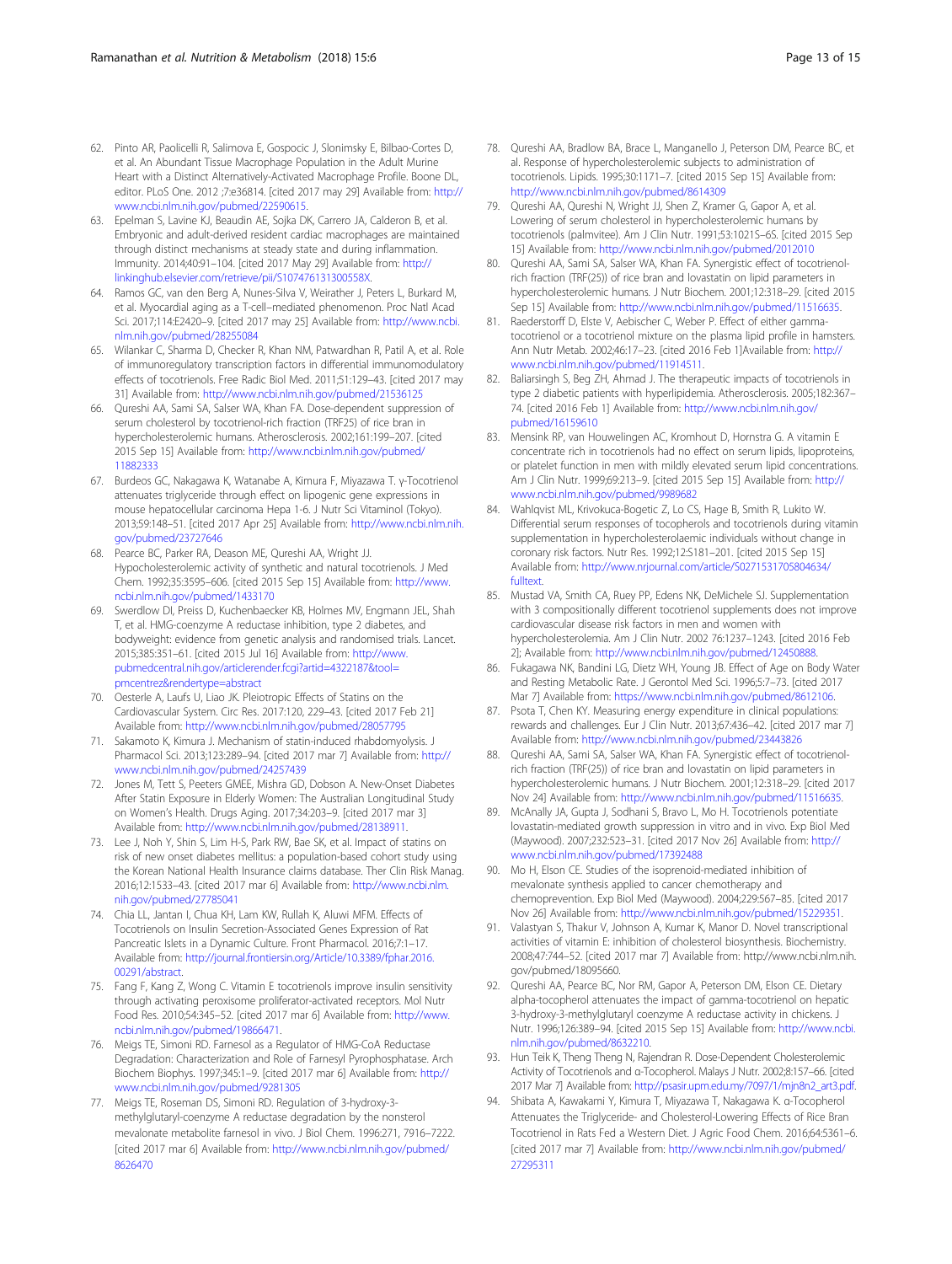- <span id="page-13-0"></span>95. Leonard SW, Joss JD, Mustacich DJ, Blatt DH, Lee YS, Traber MG. Effects of vitamin E on cholesterol levels of hypercholesterolemic patients receiving statins. Am J Heal Pharm. 2007;64:2257–66. [cited 2017 mar 7]; Available from: <http://www.ncbi.nlm.nih.gov/pubmed/17959578>
- 96. Yuen KH, Wong JW, Lim AB, Ng BH, Choy WP. Effect of Mixed-Tocotrienols in Hypercholesterolemic Subjects. Funct Foods Heal Dis. 2011;1:106–17. [cited 2015 Sep 15] Available from: [http://ffhdj.com/index.php/ffhd/article/](http://ffhdj.com/index.php/ffhd/article/view/136/278) [view/136/278](http://ffhdj.com/index.php/ffhd/article/view/136/278)
- 97. Siti HN, Kamisah Y, Kamsiah J. The role of oxidative stress, antioxidants and vascular inflammation in cardiovascular disease (a review). Vasc Pharmacol. 2015;71:40–56. Available from: [http://www.ncbi.nlm.nih.gov/pubmed/](http://www.ncbi.nlm.nih.gov/pubmed/25869516) [25869516](http://www.ncbi.nlm.nih.gov/pubmed/25869516)
- 98. Packard RRS, Libby P. Inflammation in atherosclerosis: from vascular biology to biomarker discovery and risk prediction. Clin Chem. 2008;54:24–38. [cited 2015 Nov 10] Available from: [http://www.clinchem.org/content/54/1/24.full.](http://www.clinchem.org/content/54/1/24.full)
- 99. Surmi BK, Hasty AH. Macrophage infiltration into adipose tissue: initiation, propagation and remodeling. Futur Lipidol. 2008;3:545–56. [cited 2012 Dec 3] Available from: [http://www.pubmedcentral.nih.gov/articlerender.](http://www.pubmedcentral.nih.gov/articlerender.fcgi?artid=2575346&tool=pmcentrez&rendertype=abstract) [fcgi?artid=2575346&tool=pmcentrez&rendertype=abstract](http://www.pubmedcentral.nih.gov/articlerender.fcgi?artid=2575346&tool=pmcentrez&rendertype=abstract)
- 100. Jankovic N, Geelen A, Streppel MT, de Groot LC, Kiefte-de Jong JC, Orfanos P, et al. WHO guidelines for a healthy diet and mortality from cardiovascular disease in European and American elderly: the CHANCES project. Am J Clin Nutr. 2015;102:745–56. [cited 2016 Jan 27] Available from: [http://www.](http://www.pubmedcentral.nih.gov/articlerender.fcgi?artid=4588736&tool=pmcentrez&rendertype=abstract) [pubmedcentral.nih.gov/articlerender.fcgi?artid=4588736&tool=](http://www.pubmedcentral.nih.gov/articlerender.fcgi?artid=4588736&tool=pmcentrez&rendertype=abstract) [pmcentrez&rendertype=abstract](http://www.pubmedcentral.nih.gov/articlerender.fcgi?artid=4588736&tool=pmcentrez&rendertype=abstract)
- 101. Kamat JP, TP D. Tocotrienols from palm oil as potent inhibitors of lipid peroxidation and protein oxidation in rat brain mitochondria. Neurosci Lett. 1995;195:179–82.
- 102. Palozza P, Verdecchia S, Avanzi L, Vertuani S, Serini S, Iannone A, et al. Comparative antioxidant activity of tocotrienols and the novel chromanylpolyisoprenyl molecule FeAox-6 in isolated membranes and intact cells. Mol Cell Biochem. 2006;287:21–32.
- 103. Theriault A, Chao JT, Gapor A. Tocotrienol is the most effective vitamin E for reducing endothelial expression of adhesion molecules and adhesion to monocytes. Atherosclerosis. 2002;160:21–30.
- 104. Muid S, Anisah Froemming GR, Rahman T, Manaf Ali A, Nawawi HM. Deltaand gamma-tocotrienol isomers are potent in inhibiting inflammation and endothelial activation in stimulated human endothelial cells. Food Nutr Res. 2016;60:1–11.
- 105. Naito Y, Shimozawa M, Kuroda M, Nakabe N, Manabe H, Katada K, et al. Tocotrienols reduce 25-hydroxycholesterol-induced monocyte-endothelial cell interaction by inhibiting the surface expression of adhesion molecules. Atherosclerosis. 2005;180:19–25.
- 106. Li F, Tan W, Kang Z, Wong CW. Tocotrienol enriched palm oil prevents atherosclerosis through modulating the activities of peroxisome proliferators-activated receptors. Atherosclerosis. 2010;211:278–82. Available from: [https://doi.org/10.1016/j.atherosclerosis.2010.01.015](http://dx.doi.org/10.1016/j.atherosclerosis.2010.01.015)
- 107. KALIORA A, Dedoussis GV. Natural antioxidant compounds in risk factors for CVD. Pharmacol Res. 2007;56:99–109. [cited 2017 mar 8] Available from: <http://www.ncbi.nlm.nih.gov/pubmed/17572098>
- 108. Harvey A, Montezano AC, Touyz RM. Vascular biology of ageing—Implications in hypertension. J Mol Cell Cardiol. 2015 ;83:112–121. [cited 2017 mar 9] Available from: [http://www.ncbi.nlm.nih.gov/pubmed/](http://www.ncbi.nlm.nih.gov/pubmed/25896391) [25896391.](http://www.ncbi.nlm.nih.gov/pubmed/25896391)
- 109. ALLHAT Officers and Coordinators for the ALLHAT Collaborative Research Group. The Antihypertensive and Lipid-Lowering Treatment to Prevent Heart Attack Trial. Major outcomes in high-risk hypertensive patients randomized to angiotensin-converting enzyme inhibitor or calcium channel blocker vs diuretic: The Antihypertensive and Lipid-Lowering Treatment to Prevent Heart Attack Trial (ALLHAT). JAMA. 2002; 288:2981–97. [cited 2017 Mar 9] Available from: [http://www.ncbi.nlm.nih.](http://www.ncbi.nlm.nih.gov/pubmed/12479763) [gov/pubmed/12479763](http://www.ncbi.nlm.nih.gov/pubmed/12479763)
- 110. CVS R. Beta-Blockers in Hypertension. Am J Cardiol. 2010;106:1819–25. [cited 2017 mar 9] Available from: <http://www.ncbi.nlm.nih.gov/pubmed/21126627>
- 111. Steenen SA, van Wijk AJ, van der Heijden GJ, van Westrhenen R, de Lange J, de Jongh A. Propranolol for the treatment of anxiety disorders: Systematic review and meta-analysis. J Psychopharmacol. 2016;30:128–39. [cited 2017 mar 9] Available from: [http://www.ncbi.nlm.nih.gov/pubmed/26487439.](http://www.ncbi.nlm.nih.gov/pubmed/26487439)
- 112. Ekbom T, Linjer E, Hedner T, Lanke J, de Faire U, Wester P-O, et al. Cardiovascular events in elderly patients with isolated systolic hypertension. A subgroup analysis of treatment strategies in STOP-Hypertension-2. Blood

Press. 2004;13:137–41. [cited 2017 mar 9] Available from: [http://www.ncbi.](http://www.ncbi.nlm.nih.gov/pubmed/15223721) [nlm.nih.gov/pubmed/15223721.](http://www.ncbi.nlm.nih.gov/pubmed/15223721)

- 113. Wink K. Are beta-blockers efficacious as first-line therapy for hypertension in the elderly? Curr Hypertens Rep. 2003;5:221–4. [cited 2017 mar 9] Available from: <http://www.ncbi.nlm.nih.gov/pubmed/12724054>
- 114. Nishida Y, Takahashi Y, Nakayama T, Asai S. Comparative effect of angiotensin II type I receptor blockers and calcium channel blockers on laboratory parameters in hypertensive patients with type 2 diabetes. Cardiovasc Diabetol. 2012;11:53. [cited 2017 mar 9] Available from: [http://](http://www.ncbi.nlm.nih.gov/pubmed/22594344) [www.ncbi.nlm.nih.gov/pubmed/22594344](http://www.ncbi.nlm.nih.gov/pubmed/22594344)
- 115. Sindone A, Erlich J, Lee C, Newman H, Suranyi M, Roger SD. Cardiovascular risk reduction in hypertension: angiotensin-converting enzyme inhibitors, angiotensin receptor blockers. Where are we up to? Intern Med J. 2016;46: 364–72. [cited 2017 mar 9] Available from: [http://www.ncbi.nlm.nih.gov/](http://www.ncbi.nlm.nih.gov/pubmed/26968600) [pubmed/26968600.](http://www.ncbi.nlm.nih.gov/pubmed/26968600)
- 116. Jeffers BW, Robbins J, Bhambri R. Efficacy of Calcium Channel Blockers Versus Other Classes of Antihypertensive Medication in the Treatment of Hypertensive Patients With Previous Stroke and/or Coronary Artery Disease. Am J Ther. 2017;24:e68–80. [cited 2017 mar 9] Available from: [http://www.](http://www.ncbi.nlm.nih.gov/pubmed/26588586) [ncbi.nlm.nih.gov/pubmed/26588586](http://www.ncbi.nlm.nih.gov/pubmed/26588586).
- 117. Magid DJ, Shetterly SM, Margolis KL, Tavel HM, O'Connor PJ, Selby JV, et al. Comparative Effectiveness of Angiotensin-Converting Enzyme Inhibitors Versus -Blockers as Second-Line Therapy for Hypertension. Circ Cardiovasc Qual Outcomes. 2010;3:453–8. Available from: [http://www.ncbi.nlm.nih.gov/](http://www.ncbi.nlm.nih.gov/pubmed/20716714) [pubmed/20716714](http://www.ncbi.nlm.nih.gov/pubmed/20716714)
- 118. Chen N, Zhou M, Yang M, Guo J, Zhu C, Yang J, et al. Calcium channel blockers versus other classes of drugs for hypertension. In: He L, editor. Cochrane database Syst. Rev. Chichester: John Wiley & Sons, ltd; 2010. p. CD003654. [cited 2017 mar 9]Available from: [http://www.ncbi.nlm.nih.](http://www.ncbi.nlm.nih.gov/pubmed/20687074) [gov/pubmed/20687074.](http://www.ncbi.nlm.nih.gov/pubmed/20687074)
- 119. Kuti EL, Baker WL, White MC. The development of new-onset type 2 diabetes associated with choosing a calcium channel blocker compared to a diuretic or beta-blocker. Curr Med Res Opin. 2007;23:1239–44. [cited 2017 mar 9] Available from: [http://www.ncbi.nlm.nih.gov/](http://www.ncbi.nlm.nih.gov/pubmed/17559720) [pubmed/17559720](http://www.ncbi.nlm.nih.gov/pubmed/17559720).
- 120. Preston Mason R. Pleiotropic Effects of Calcium Channel Blockers. Curr Hypertens Rep. 2012;14:293–303. [cited 2017 mar 9] Available from: <http://www.ncbi.nlm.nih.gov/pubmed/22610475>
- 121. Sacks FM, Obarzanek E, Windhauser MM, Svetkey LP, Vollmer WM, McCullough M, et al. Rationale and design of the Dietary Approaches to Stop Hypertension trial (DASH). A multicenter controlled-feeding study of dietary patterns to lower blood pressure. Ann Epidemiol. 1995; 5:108–18. [cited 2017 mar 9] Available from: [http://www.ncbi.nlm.nih.](http://www.ncbi.nlm.nih.gov/pubmed/7795829) [gov/pubmed/7795829](http://www.ncbi.nlm.nih.gov/pubmed/7795829).
- 122. Muharis SP, Top AGM, Murugan D, Mustafa MR. Palm oil tocotrienol fractions restore endothelium dependent relaxation in aortic rings of streptozotocin-induced diabetic and spontaneously hypertensive rats. Nutr Res. 2010;30:209–16. [cited 2016 Feb 2]; Available from: [http://](http://www.ncbi.nlm.nih.gov/pubmed/20417882) [www.ncbi.nlm.nih.gov/pubmed/20417882](http://www.ncbi.nlm.nih.gov/pubmed/20417882)
- 123. Ali SF, Nguyen JCD, Jenkins TA, Woodman OL. Tocotrienol-Rich Tocomin Attenuates Oxidative Stress and Improves Endothelium-Dependent Relaxation in Aortae from Rats Fed a High-Fat Western Diet. Front Cardiovasc Med. 2016;3:39. [cited 2017 mar 9] Available from: <http://www.ncbi.nlm.nih.gov/pubmed/27800483>
- 124. Cobley JN, McHardy H, Morton JP, Nikolaidis MG, Close GL. Influence of vitamin C and vitamin E on redox signaling: Implications for exercise adaptations. Free Radic Biol Med. 2015;84:65–76. [cited 2015 may 14] Available from: <http://www.ncbi.nlm.nih.gov/pubmed/25841784>.
- 125. Aiguo Wu A, Zhe Ying Z, Gomez-Pinilla F. Vitamin E protects against oxidative damage and learning disability after mild traumatic brain injury in rats. Neurorehabil. Neural Repair. 2010;24:–290, 8. [cited 2016 Dec 21]Available from: <http://www.ncbi.nlm.nih.gov/pubmed/19841436>
- 126. Murdolo G, Piroddi M, Luchetti F, Tortoioli C, Canonico B, Zerbinati C, et al. Oxidative stress and lipid peroxidation by-products at the crossroad between adipose organ dysregulation and obesity-linked insulin resistance. Biochimie. 2013;95:585–594. Available from: doi:[https://doi.org/10.1016/j.](http://dx.doi.org/10.1016/j.biochi.2012.12.014) [biochi.2012.12.014.](http://dx.doi.org/10.1016/j.biochi.2012.12.014)
- 127. Pashkow FJ, Watumull DG, Campbell CL. Astaxanthin: a novel potential treatment for oxidative stress and inflammation in cardiovascular disease. Am J Cardiol. 2008;101:S58–68. Available from: [http://www.sciencedirect.](http://www.sciencedirect.com/science/article/pii/S0002914908002191) [com/science/article/pii/S0002914908002191.](http://www.sciencedirect.com/science/article/pii/S0002914908002191)